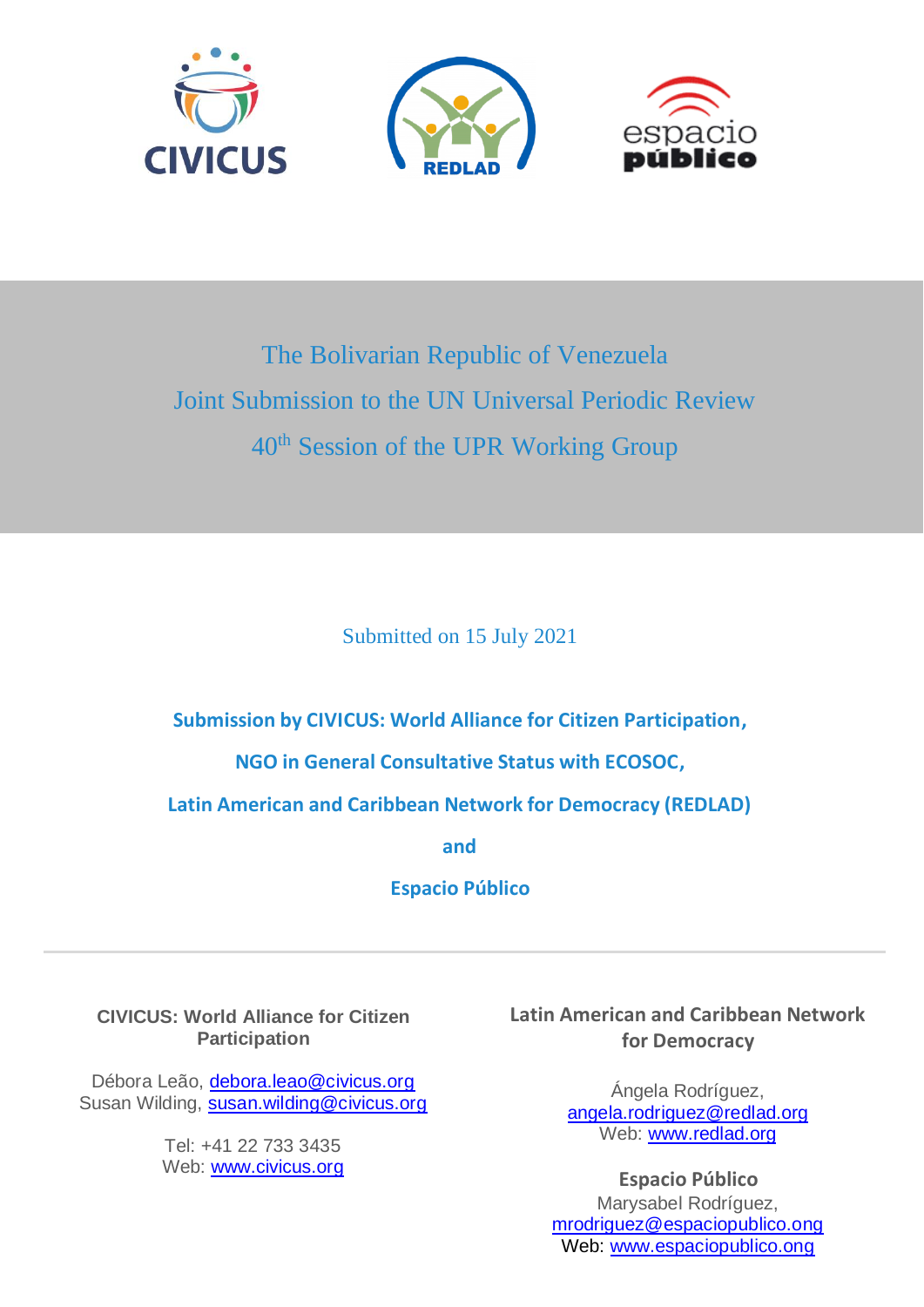### **1. Introduction**

- **1.1** CIVICUS is a global alliance of civil society organisations (CSOs) and activists dedicated to strengthening citizen action and civil society around the world. Founded in 1993, CIVICUS has members in more than 180 countries throughout the world.
- **1.2** The Latin American and Caribbean Network for Democracy (REDLAD) is a civil society platform with more than 200 members and allies in Latin America and the Caribbean. REDLAD promotes democracy, human rights, sustainable development and citizen integration in the Americas.
- **1.3** Espacio Público is a Venezuelan civil association, founded in 2002, whose purpose is to investigate, promote and defend the freedom of expression, the right to information and social responsibility in the media.
- **1.4** In this submission, the authors examine the Government of Venezuela's compliance with its international human rights obligations to create and maintain a safe and enabling environment for civil society. Specifically, we analyse Venezuela's fulfilment of the rights to the freedoms of association, peaceful assembly and expression and unwarranted restrictions on human rights defenders (HRDs) since its previous UPR examination in November 2016. To this end, we assess Venezuela's implementation of recommendations received during the  $2<sup>nd</sup>$  UPR cycle relating to these issues and provide a number of follow-up recommendations.
- 1.5 During the 2<sup>nd</sup> UPR cycle, the Government of Venezuela received 40 recommendations relating to the space for civil society (civic space). Of these recommendations, 23 were accepted and 17 were noted. An evaluation of a range of legal sources and human rights documentation addressed in subsequent sections of this submission demonstrates that the Government of Venezuela has not implemented 33 recommendations related to civic space and has only partially implemented seven . The government has persistently failed to address unwarranted restrictions on civic space since its last UPR examination, and particularly acute implementation gaps were found with regard to the freedoms of peaceful assembly and expression, along with concerns relating to the freedom of association.
- **1.6** We are deeply concerned by the worsening of working conditions for organisations involved in humanitarian work and the defence of human rights. Judicial persecution and financial restrictions have intensified, combined with a stigmatising discourse that seeks to justify attacks against the legitimate exercise of the freedoms of association and expression, as well as social and political participation. We are also alarmed by systematic suppression of peaceful protests.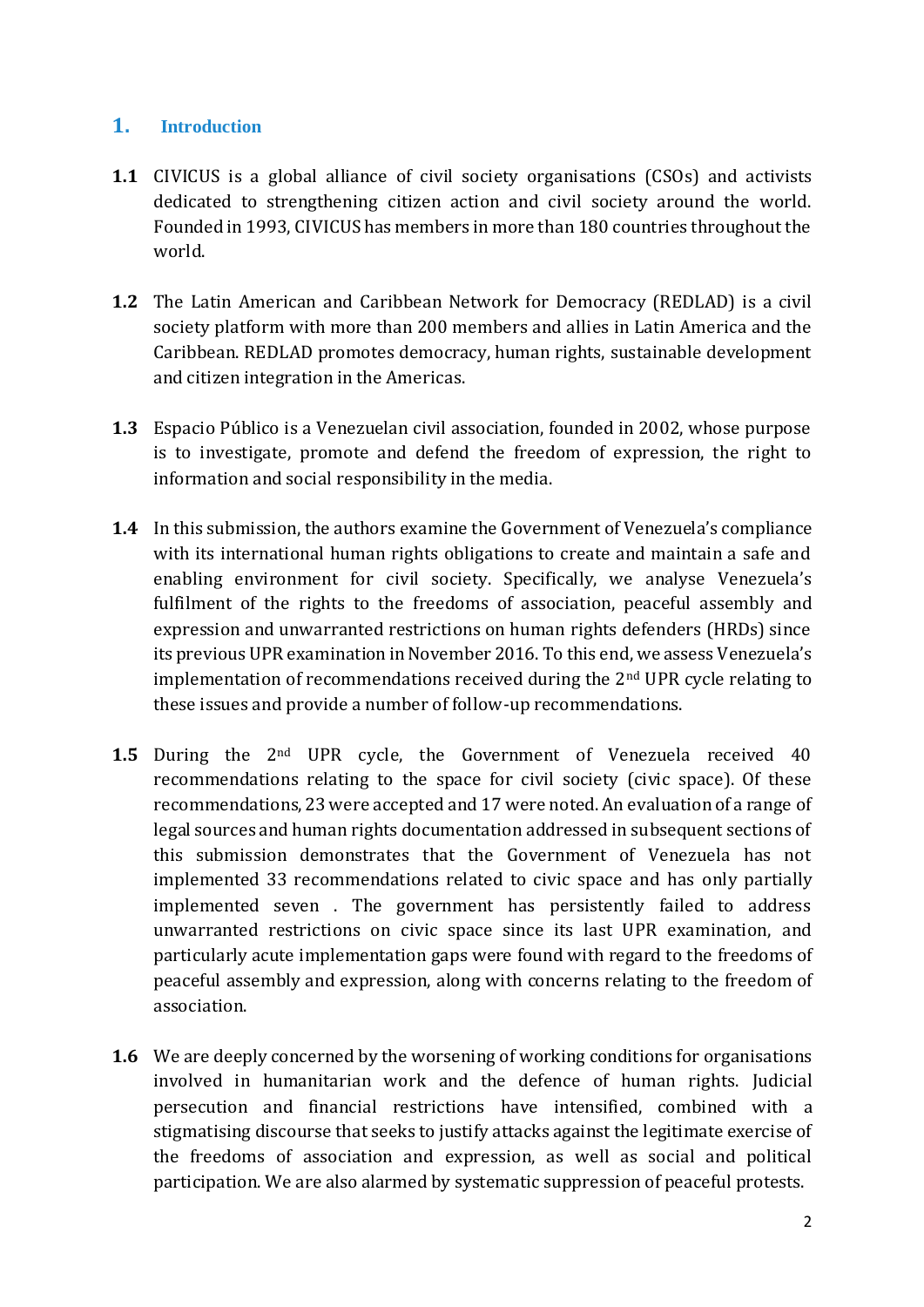- **1.7** As a result of these issues, civic space in Venezuela is currently classified as 'repressed' by the CIVICUS Monitor, indicating the existence of severe civic space restrictions.<sup>1</sup>
	- Section 2 of this submission examines Venezuela's implementation of UPR recommendations and compliance with international human rights standards concerning the freedom of association.
	- Section 3 examines Venezuela's implementation of UPR recommendations and compliance with international human rights standards related to the protection of HRDs, civil society activists and journalists.
	- Section 4 examines Venezuela's implementation of UPR recommendations and compliance with international human rights standards concerning the freedom of expression, media freedom and access to information.
	- Section 5 examines Venezuela's implementation of UPR recommendations and compliance with international human rights standards related to the freedom of peaceful assembly.
	- Section 6 contains recommendations to address the concerns raised and advance implementation of recommendations under the 2nd cycle.
	- An annex on the implementation of 2<sup>nd</sup> cycle UPR recommendations related to civic space is in Section 7.

# **2. Freedom of association**

- **2.1** During Venezuela's examination under the 2nd UPR cycle, the government received six recommendations on the right to the freedom of association and creating an enabling environment for CSOs. Of these, the government accepted one and noted five. However, as evidenced below, Venezuela has failed to take adequate measures to realise these recommendations. Five recommendations were partially implemented and one was not implemented.
- **2.2** Article 67 of the 1999 Constitution of the Bolivarian Republic of Venezuela guarantees the right to the freedom of association. <sup>2</sup> Article 22 of the International Covenant on Civil and Political Rights (ICCPR), to which Venezuela is a state party, also guarantees this right. Despite these commitments, the operation of CSOs is restricted through a repressive regulatory framework and a hostile environment.
- **2.3** In the reporting period, Venezuela failed to reform existing legislation that unduly restricts the freedom of association. The 2010 Law for the Defence of Political

2 'Constitution of the Bolivarian Republic of Venezuela', 1999,

<sup>1</sup> CIVICUS Monitor: 2021[, https://monitor.civicus.org/country/Venezuela.](https://monitor.civicus.org/country/Venezuela)

[http://www.cne.gob.ve/web/normativa\\_electoral/constitucion/indice.php.](http://www.cne.gob.ve/web/normativa_electoral/constitucion/indice.php)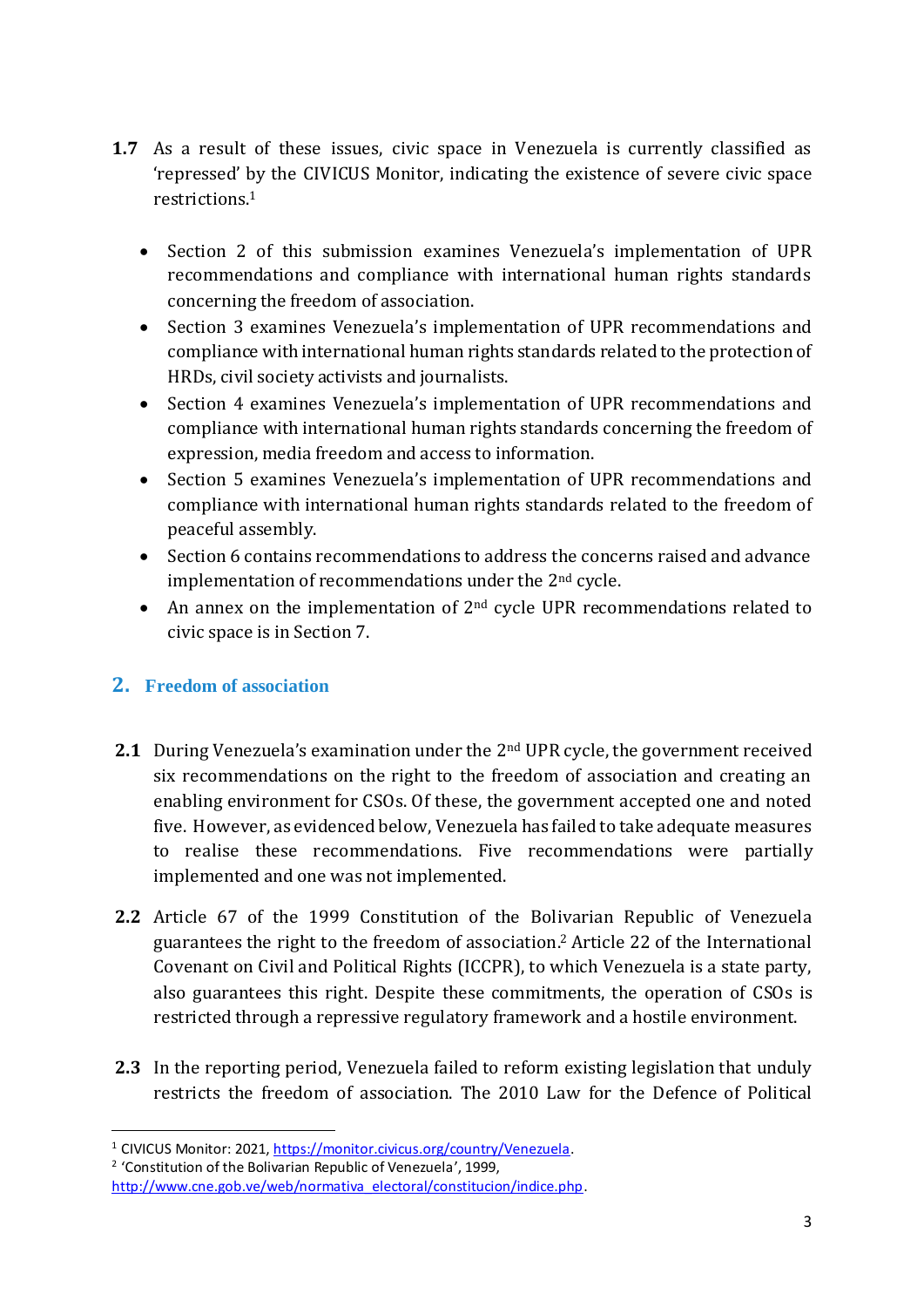Sovereignty and National Self-Determination remains in force, banning organisations working on the promotion and protection of political rights from receiving foreign funding. <sup>3</sup>This undermines CSOs' ability to engage in legitimate advocacy. The legislation includes steep fines equivalent to double the amount received. It also sanctions organisation leaders by disqualifying them from public affairs for five to eight years.

- **2.4** The 2012 Organic Law on Organised Crime and Financing of Terrorism stipulates that CSOs must report all 'suspicious' activities to the government.<sup>4</sup> In May 2021, a new ordinance (No. 002-2021) under this legislation imposed strict controls for CSOs, obliging them to register with the National Office Against Organised Crime and Terrorism Financing and disclose detailed information on their activities and funding sources. <sup>5</sup> The ruling also allows the authorised control body to conduct visits to organisations' offices at their discretion. These provisions treat CSOs as suspects, requiring them to undertake onerous procedures to prove the integrity of their operations. 6
- **2.5** Further restricting civic space, broad provisions in article 11 of the 2017 Anti-Hate Law for Peaceful Coexistence and Tolerance allow for the dissolution of CSOs found to promote 'fascism, intolerance and hatred'. <sup>7</sup> The law uses vague wording about 'hate' offences and establishes penalties of up to 20 years in prison for 'promoting or inciting hate'. These provisions have been used against civil society and to criminalise expressions of dissent. Created by the National Constituent Assembly without ratification by the National Assembly, <sup>8</sup> the legislation is considered unconstitutional by local experts. 9

<sup>&</sup>lt;sup>3</sup> 'Law for the Defence of Political Sovereignty and National Self-Determination', International Center for Notfor-Profit Law (ICNL), 2010, [https://www.icnl.org/wp-content/uploads/Venezuela\\_Leysober.pdf.](https://www.icnl.org/wp-content/uploads/Venezuela_Leysober.pdf)

<sup>&</sup>lt;sup>4</sup> 'Organic Law on Organised Crime and Financing of Terrorism', 2012,

[http://www.asambleanacional.gob.ve/leyes/sancionadas/ley\\_org%C3%A1nica\\_contra\\_la\\_delincuencia\\_organi](http://www.asambleanacional.gob.ve/leyes/sancionadas/ley_org%C3%A1nica_contra_la_delincuencia_organizada_y_financiamiento_al_terrorismo) zada y financiamiento al terrorismo.

<sup>&</sup>lt;sup>5</sup> 'Ordinance No. 002-2021', Official Gazette 42.118, 29 April 2021, [http://spgoin.imprentanacional.gob.ve/cgi](http://spgoin.imprentanacional.gob.ve/cgi-win/be_alex.cgi?Acceso=T028700035845/0&Nombrebd=spgoin&Sesion=2124869545)[win/be\\_alex.cgi?Acceso=T028700035845/0&Nombrebd=spgoin&Sesion=2124869545.](http://spgoin.imprentanacional.gob.ve/cgi-win/be_alex.cgi?Acceso=T028700035845/0&Nombrebd=spgoin&Sesion=2124869545)

<sup>6</sup> 'Venezuela: Restrictions on the freedom of association persist', International Federation for Human Rights, 20 May 2021, [https://www.fidh.org/en/issues/human-rights-defenders/venezuela](https://www.fidh.org/en/issues/human-rights-defenders/venezuela-restrictions-on-the-freedom-of-association-persist)[restrictions-on-the-freedom-of-association-persist.](https://www.fidh.org/en/issues/human-rights-defenders/venezuela-restrictions-on-the-freedom-of-association-persist)

<sup>&</sup>lt;sup>7</sup> 'Anti-Hate Law for Peaceful Coexistence and Tolerance', Official Gazette 41.274, 8 November 2017, [https://drive.google.com/file/d/10kH6NdqLVbTAQtcBE-l4-bY3dGxkMSvT/view.](https://drive.google.com/file/d/10kH6NdqLVbTAQtcBE-l4-bY3dGxkMSvT/view)

<sup>&</sup>lt;sup>8</sup> 'Office Of The Special Rapporteur For Freedom Of Expression Expresses Serious Concern Over The Enactment Of The "Anti-Hate Law" In Venezuela And Its Effects On Freedom Of Expression And Freedom Of The Press', Inter-American Commission on Human Rights (IACHR), 10 November 2017, http://www.oas.org/en/iachr/expression/showarticle.asp?artID=1082&IID=1.

<sup>&</sup>lt;sup>9</sup> '48 national human rights organisations sign a communiqué against the "Hate Law"', 21 November 2017, [https://www.examenonuvenezuela.com/sin-categoria/48-organizaciones-de-ddhh-a-nivel-nacional](https://www.examenonuvenezuela.com/sin-categoria/48-organizaciones-de-ddhh-a-nivel-nacional-suscribieron-el-comunicado-contra-la-ley-del-odio)[suscribieron-el-comunicado-contra-la-ley-del-odio.](https://www.examenonuvenezuela.com/sin-categoria/48-organizaciones-de-ddhh-a-nivel-nacional-suscribieron-el-comunicado-contra-la-ley-del-odio)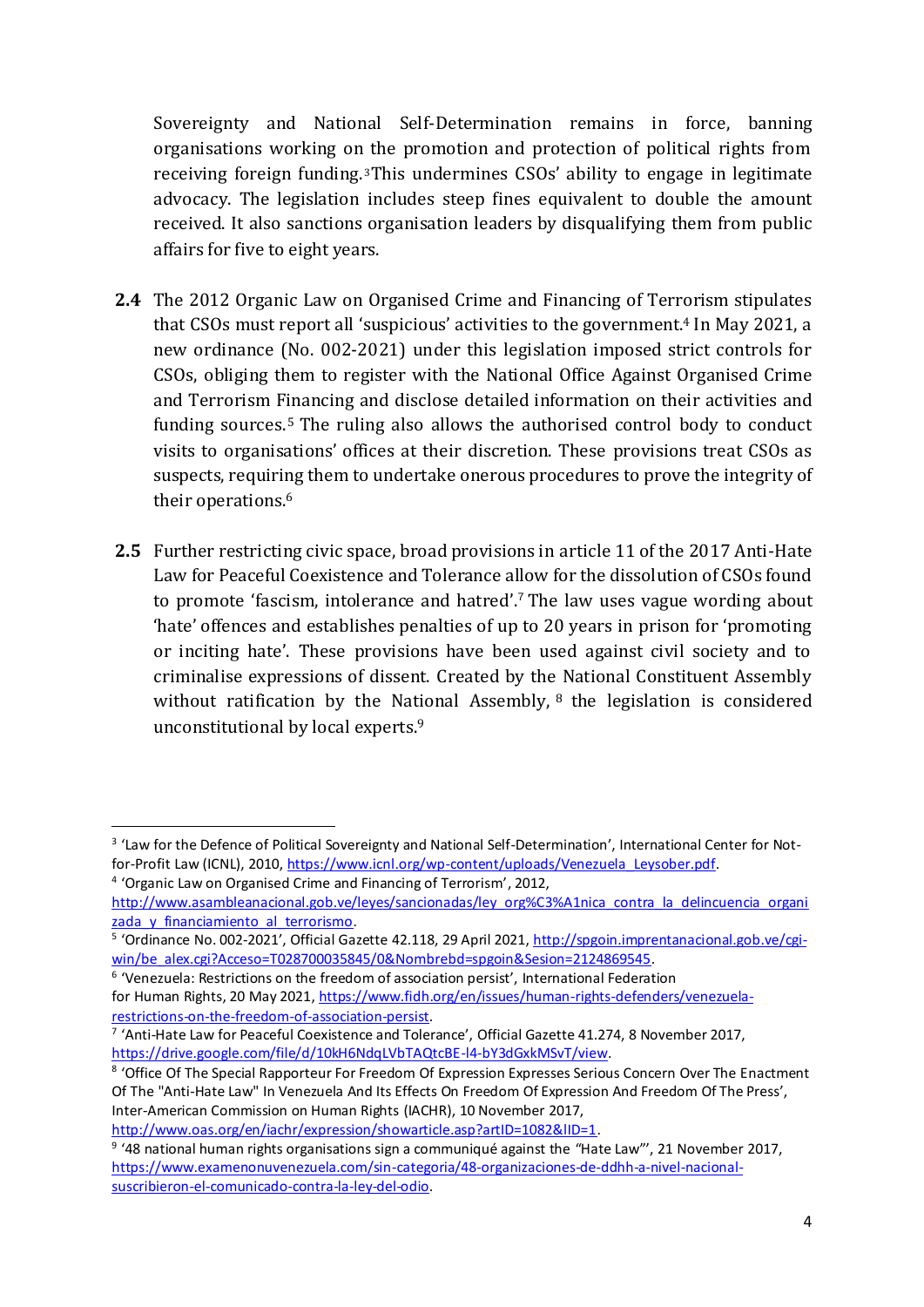- **2.6** The 2012 Decree-Organic Law on Labour, Workers and Women Workers gives the authorities extensive powers to intervene in unions, <sup>10</sup> including in the elections of governance boards. <sup>11</sup> Onerous registration requirements also impede the creation of autonomous labour groups. 12
- **2.7** Although CSOs are already required to register with the Subsidiary Registry Office, in 2021 a Special Automated Register for Non-Domiciled Non-Governmental Organisations was launched after a 2020 resolution stipulated further requirements for international organisations. This created an additional bureaucratic hurdle for human rights, humanitarian and international cooperation efforts.<sup>13</sup>
- **2.8** In addition, under the guise of detecting suspicious criminal activity, in 2020 the Superintendency of Venezuelan Banking Institutions issued new requirements for all financial institutions to monitor all business and financial operations carried out by non-profit organisations.<sup>14</sup> The banking authority also restricted the use of prepaid cards in US dollars, claiming they had been misused for illicit purposes. 15 These were often used by CSOs and companies to pay salaries due to the devaluation of the bolivar.
- **2.9** While providing vital support to excluded populations during an enduring socioeconomic crisis, human rights and humanitarian organisations have faced increasing bureaucratic restrictions, harassment and criminal persecution. In 2019, Fundación MAVID's<sup>16</sup> headquarters in Carabobo were arbitrarily raided and three of its members were interrogated about alleged financial irregularities. <sup>17</sup> In 2020, an arrest warrant was issued for six workers of Alimenta la Solidaridad, which runs hundreds of soup kitchens. The six were accused of money laundering and

<sup>&</sup>lt;sup>10</sup> 'Decree-Organic Law on Labour, Workers and Women Workers', 7 May 2012, [https://inces.gob.ve/wp](https://inces.gob.ve/wp-content/uploads/2017/10/lot.pdf)[content/uploads/2017/10/lot.pdf.](https://inces.gob.ve/wp-content/uploads/2017/10/lot.pdf)

<sup>11</sup> 'Venezuelan Trade Union Map', ILDIS - FES Venezuela, August 2019, [https://library.fes.de/pdf](https://library.fes.de/pdf-files/bueros/caracas/16669.pdf)[files/bueros/caracas/16669.pdf.](https://library.fes.de/pdf-files/bueros/caracas/16669.pdf)

<sup>&</sup>lt;sup>12</sup> 'State policy against trade union freedom in Venezuela: criminalisation and imprisonment of trade unionists 2021', Venezuela Program Education-Action on Human Rights (PROVEA), 1 May 2021, [https://provea.org/wp](https://provea.org/wp-content/uploads/securepdfs/2021/05/Poli%CC%81tica-de-Estado-contra-la-libertad-sindical-en-Venezuela.pdf)[content/uploads/securepdfs/2021/05/Poli%CC%81tica-de-Estado-contra-la-libertad-sindical-en-Venezuela.pdf.](https://provea.org/wp-content/uploads/securepdfs/2021/05/Poli%CC%81tica-de-Estado-contra-la-libertad-sindical-en-Venezuela.pdf) <sup>13</sup> 'Joint Resolution No. 082 and No. 320', Official Gazette, 19 October 2020. [https://www.ghm.com.ve/wp](https://www.ghm.com.ve/wp-content/uploads/2020/12/41994.pdf)[content/uploads/2020/12/41994.pdf.](https://www.ghm.com.ve/wp-content/uploads/2020/12/41994.pdf)

<sup>14</sup> 'Sudeban instructs monitoring of financial operations carried out through non-profit organisations', Sudeban, 20 November 2020, [http://www.sudeban.gob.ve/wp](http://www.sudeban.gob.ve/wp-content/uploads/Historico_Notas_Prensa/NP_(2020-11-20).pdf)[content/uploads/Historico\\_Notas\\_Prensa/NP\\_\(2020-11-20\).pdf.](http://www.sudeban.gob.ve/wp-content/uploads/Historico_Notas_Prensa/NP_(2020-11-20).pdf)

<sup>&</sup>lt;sup>15</sup> '#EsNoticia || Sudeban instruye monitoreo de las operaciones financieras realizadas a través de organizaciones sin fines de lucro', Sudebaninforma, 21 November 2020,

[https://twitter.com/SudebanInforma/status/1330176806461304832?s=20.](https://twitter.com/SudebanInforma/status/1330176806461304832?s=20)

<sup>&</sup>lt;sup>16</sup> The foundation works to defend the rights of people living with HIV/AIDS. During the raid, equipment, documents, antiretroviral drugs and milk formulas were confiscated.

<sup>&</sup>lt;sup>17</sup> 'Escalation of attacks against organisations doing humanitarian work', Front Line Defenders, 18 February 2019, [https://www.frontlinedefenders.org/en/case/escalation-attacks-against-fundacion-mavid.](https://www.frontlinedefenders.org/en/case/escalation-attacks-against-fundacion-mavid)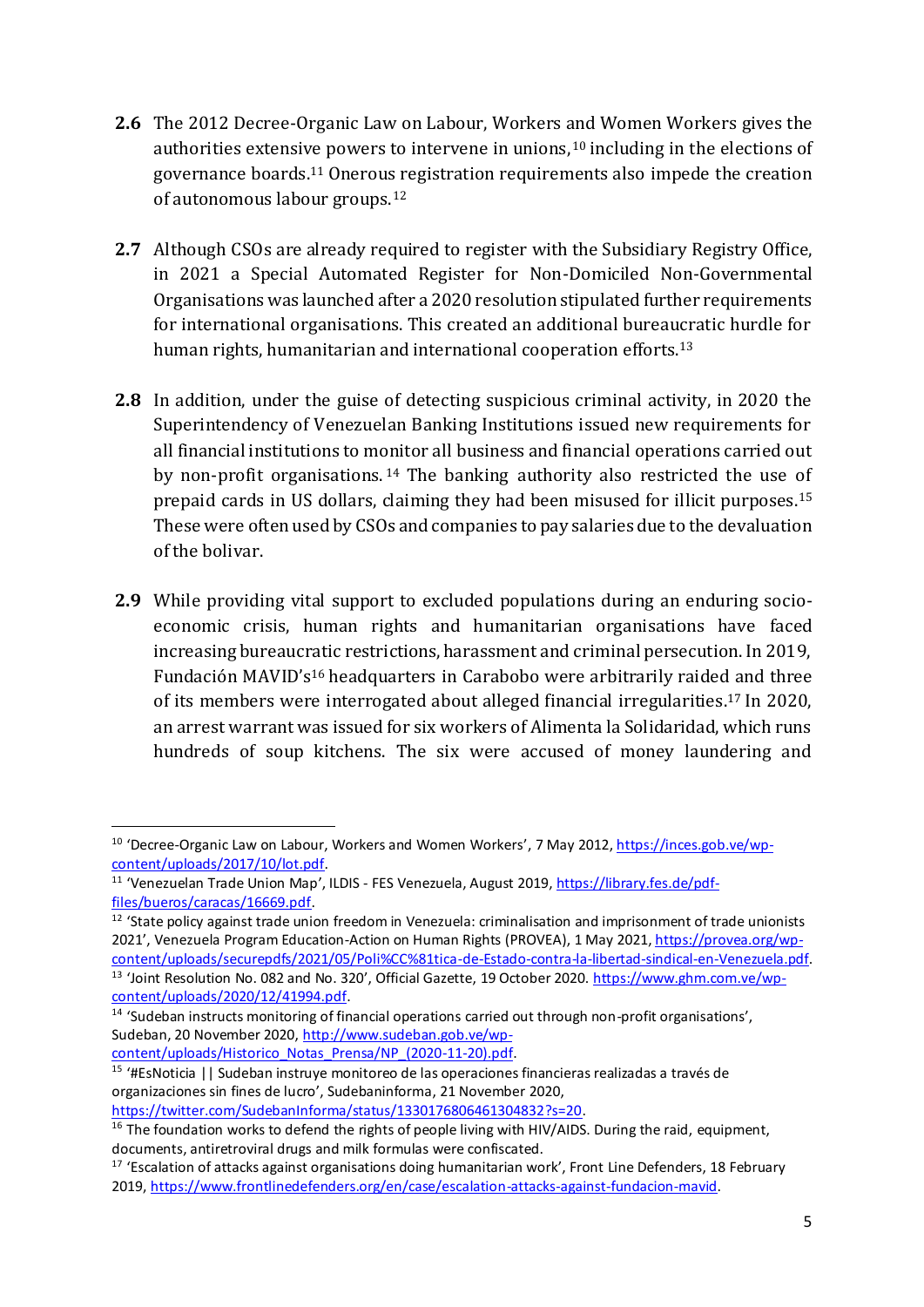belonging to an illicit association. The organisation's offices in Caracas were subsequently raided without a warrant.<sup>18</sup>

- **2.10**In 2020, raids and confiscation of humanitarian materials were also conducted at Acción Solidaria, Azul Positivo and Convite's offices. <sup>19</sup> Staff members were also arrested. The crackdown on humanitarian organisations led the United Nations Humanitarian Country Team temporarily to suspend all 38 cash transfer programmes aimed at alleviating livelihoods; only six of these had been reinstated by May 2021.
- **2.11**These repressive laws and policies are compounded by extra-legal factors that entrench the hostile environment for civil society. They include systematic stigmatisation<sup>20</sup> by the authorities and the use of Government-Operated Non-Governmental Organisations (GONGOs) to harass civil society leaders, staff and organisations. 21
- **3. Harassment, intimidation and attacks against human rights defenders, civil society activists and journalists**
- **3.1** Under Venezuela's previous UPR examination, the government received seven recommendations on the protection of HRDs, journalists and civil society representatives. All seven recommendations were noted. As examined in this section, the government has not implemented any of the recommendations.
- **3.2** Article 12 of the UN Declaration on Human Rights Defenders mandates states to take the necessary measures to ensure the protection of HRDs. The ICCPR further guarantees the freedoms of association, peaceful assembly and expression. In spite of these protections, HRDs, journalists and civil society activists in Venezuela have been systematically stigmatised, targeted for reprisals and criminalised for undertaking legitimate work.

<sup>&</sup>lt;sup>18</sup> 'Venezuela: Humanitarian Groups Under Attack', Human Rights Watch, 21 December 2020, [https://www.hrw.org/news/2020/12/21/venezuela-humanitarian-groups-under-attack.](https://www.hrw.org/news/2020/12/21/venezuela-humanitarian-groups-under-attack)

<sup>19</sup> Personnel of humanitarian CSO Azul Positivo were detained and their offices were raided in January 2021 based on accusations of money laundering, fraud and criminal association. Five workers were held in preventive detention for almost three weeks until they were released with conditional provisions. Charges against them have not been dropped.

<sup>&</sup>lt;sup>20</sup> 'Crisis escalates in Venezuela as human rights violations increase', CIVICUS Monitor, 4 August 2017, [https://monitor.civicus.org/updates/2017/08/04/crisis-escalates-venezuela-human-rights-violations-increase.](https://monitor.civicus.org/updates/2017/08/04/crisis-escalates-venezuela-human-rights-violations-increase/)

<sup>&</sup>lt;sup>21</sup> In one example, in 2017 pro-government organisation Fundalatin issued a statement condemning the use of 'psychological violence' by the CSO PROVEA after it ran a social media campaign calling on public officials to refrain for participating in the Constituent Assembly process. The Secretary of the National Council of the Bolivarian Police then threatened to file a lawsuit against PROVEA.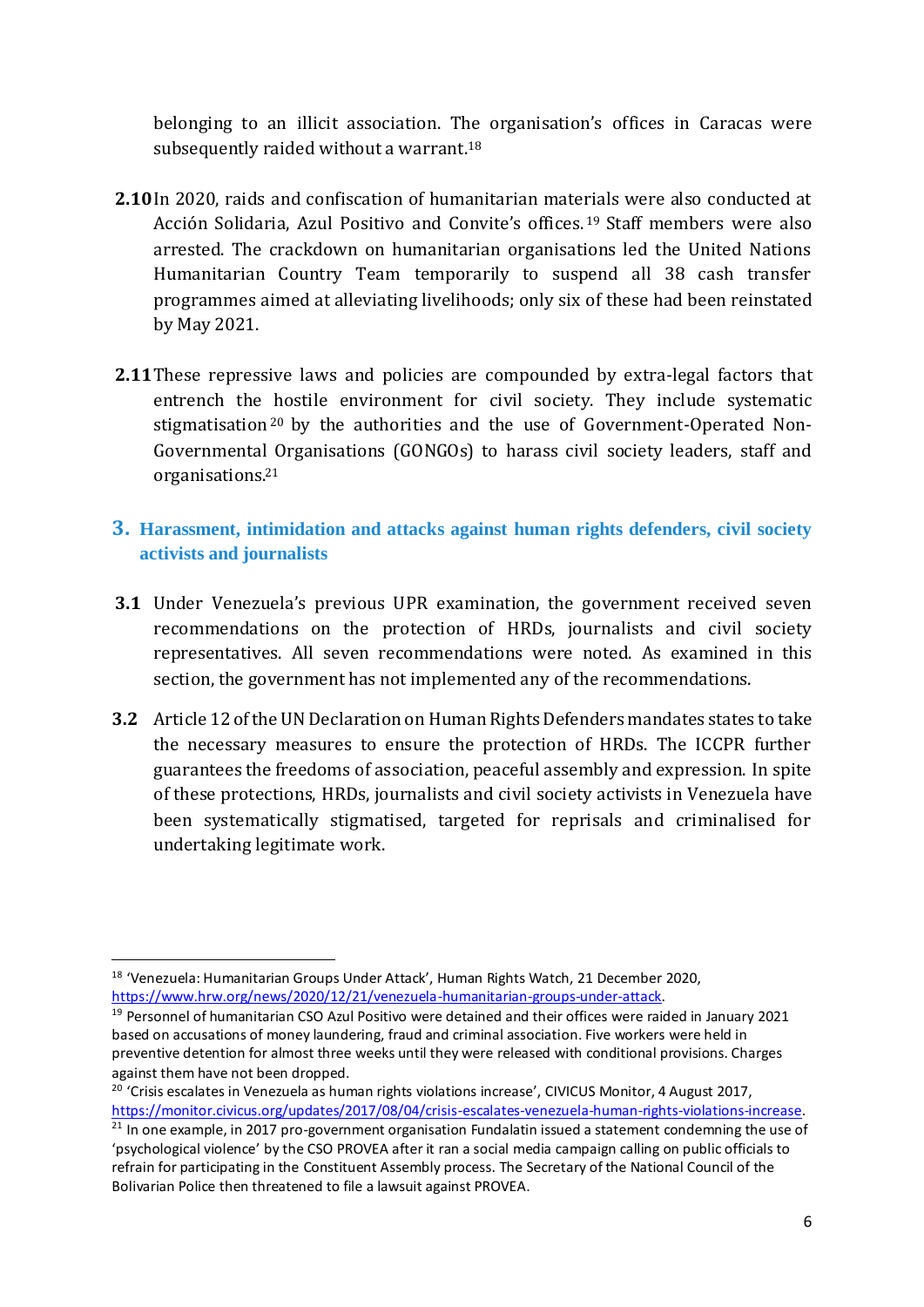- **3.3** The Organic Law of the Ombudsperson's Office, which underpins Venezuela's accredited national human rights institution, does not address the protection of HRDs among its stated principles or functions. 22
- **3.4** The 2017 Anti-Hate Law for Peaceful Coexistence and Tolerance has been used to detain, judicially harass and criminalise HRDs, civil society activists and journalists. Since the law was enacted, at least 42 people have been prosecuted under its provisions, among them HRDs, journalists, protesters, healthcare workers and individuals who expressed dissatisfaction on social media.<sup>23</sup>
- **3.5** In one example of the use of the Anti-Hate Law to criminalise human rights advocacy, in April 2021 Orlando Moreno of CSO Foro Penal was detained for 'inciting hate'.<sup>24</sup> He had interviewed relatives of Venezuelans who fled the country aboard a vessel that sank. Moreno was released on bail with conditional measures. Charges against him were not dropped. 25
- **3.6** Journalists have been particularly targeted using the Anti-Hate Law. In 2019, journalist Wilmer Quintana was arrested after posting on his personal Facebook page about alleged corruption in public services provision. <sup>26</sup> In 2020, María Luisa Arriaga and Marco Aurelio Antoima were detained and charged<sup>27</sup> under the law with no indication of what prompted the charges.<sup>28</sup> Charges under the legislation were also filed in 2020 against journalists Darvinson Rojas, who had published information on the COVID-19 pandemic, <sup>29</sup> Otilio Rodríguez, who had reported on alleged corruption, and Nicmer Evans, who founded a news outlet that often expresses critical views of government. 30

<sup>22</sup> 'Organic Law of the Ombudsperson's Office', 5 August 2004,

[http://www.oas.org/juridico/PDFs/mesicic4\\_ven\\_ley\\_org\\_def\\_pueb.pdf.](http://www.oas.org/juridico/PDFs/mesicic4_ven_ley_org_def_pueb.pdf)

<sup>&</sup>lt;sup>23</sup> 'Three years on from the "Anti-Hate Law"', Espacio Público, 2 May 2021, [http://espaciopublico.ong/a-tres](http://espaciopublico.ong/a-tres-anos-de-la-ley-contra-el-odio/)[anos-de-la-ley-contra-el-odio.](http://espaciopublico.ong/a-tres-anos-de-la-ley-contra-el-odio/)

<sup>24</sup> 'Venezuela: Authorities must free human rights defender Orlando Moreno', Amnesty International, 27 April 2021, [https://www.amnesty.org/download/Documents/AMR5340422021ENGLISH.pdf.](https://www.amnesty.org/download/Documents/AMR5340422021ENGLISH.pdf)

<sup>&</sup>lt;sup>25</sup> 'Report on Repression in Venezuela: April 2021', Foro Penal, 27 June 2021, *https://foropenal.com/reporte*[sobre-la-represion-en-venezuela-abril-2021.](https://foropenal.com/reporte-sobre-la-represion-en-venezuela-abril-2021/)

<sup>&</sup>lt;sup>26</sup> 'CPJ denounces arrest of journalist Wilmer Quintana', Espacio Público, 13 August 2019, [http://espaciopublico.ong/cpj-denuncia-detencion-del-periodista-wilmer-quintana.](http://espaciopublico.ong/cpj-denuncia-detencion-del-periodista-wilmer-quintana/)

<sup>&</sup>lt;sup>27</sup> 'Venezuelan journalists charged under anti-hate law, held on house arrest'. Committee to Protect Journalists (CPJ), 25 June 2020, [https://cpj.org/2020/06/venezuelan-journalists-charged-under-anti-hate-law-held-on](https://cpj.org/2020/06/venezuelan-journalists-charged-under-anti-hate-law-held-on-house-arrest/)[house-arrest.](https://cpj.org/2020/06/venezuelan-journalists-charged-under-anti-hate-law-held-on-house-arrest/)

<sup>&</sup>lt;sup>28</sup> However, weeks earlier a state media executive had claimed they were behind an anonymous whistleblower Twitter account.

<sup>&</sup>lt;sup>29</sup> 'Journalist Darvinson Rojas charged with "Anti-hate law" offences', Espacio Público, 24 March 2020, [http://espaciopublico.ong/imputaron-al-periodista-darvinson-rojas-por-delitos-de-la-ley-del-odio.](http://espaciopublico.ong/imputaron-al-periodista-darvinson-rojas-por-delitos-de-la-ley-del-odio/) <sup>30</sup> 'Venezuelan authorities charge 2 journalists, imprison 1, under 'anti-hate' law', CPJ, 21 July 2020,

[https://cpj.org/2020/07/venezuelan-authorities-charge-2-journalists-imprison-1-under-anti-hate-law.](https://cpj.org/2020/07/venezuelan-authorities-charge-2-journalists-imprison-1-under-anti-hate-law)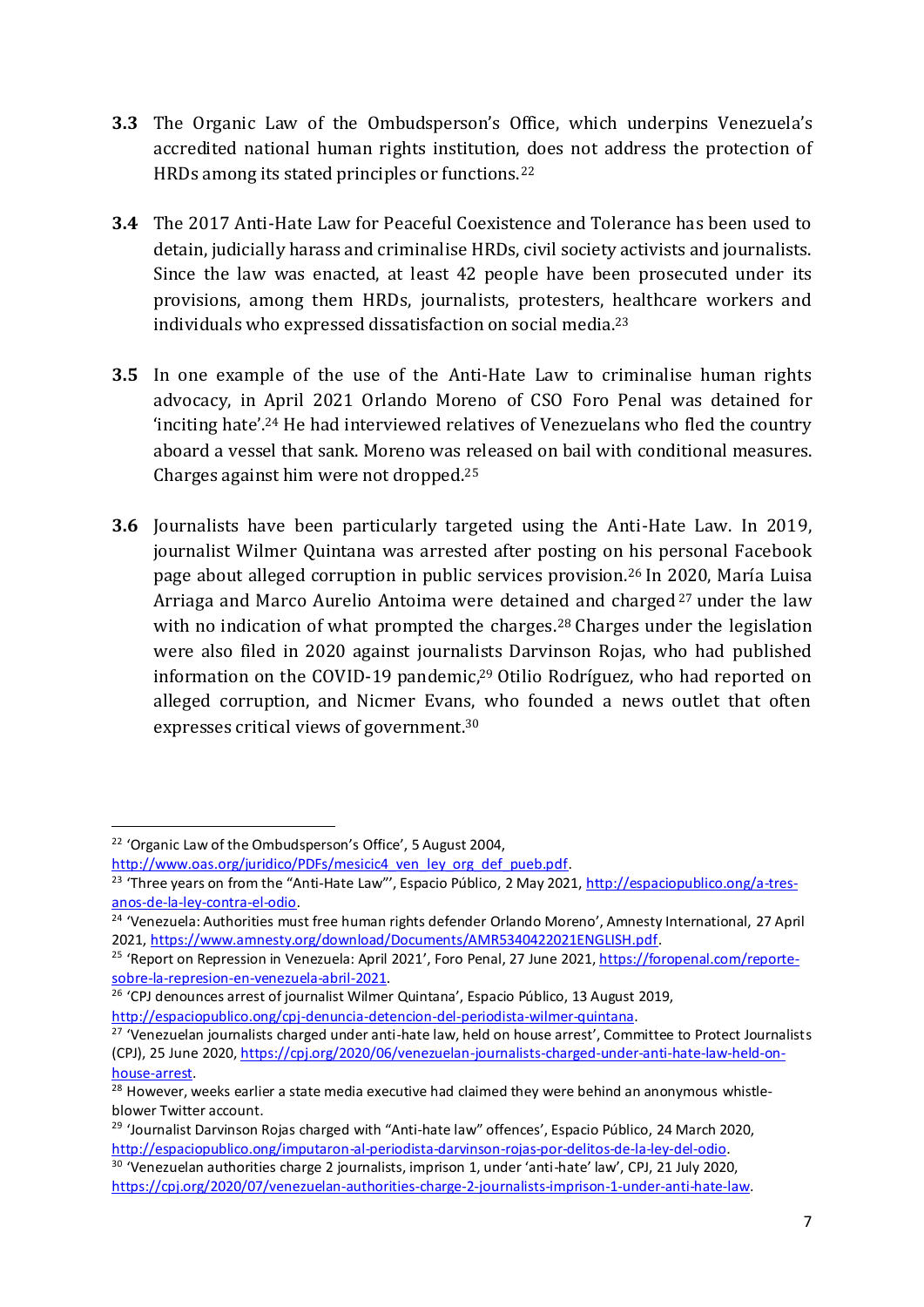- **3.7** Provisions in the Penal Code criminalising defamation and calumny have also been used against journalists and civil society activists. In November 2020, the former Secretary-General of political party Primero Venezuela, Romel Despas, filed a criminal lawsuit against journalists Kisme Evaristo and Ana Muñoz for defamation and insult after they reported on his dismissal. <sup>31</sup> While hosting radio programmes, they both mentioned Despas' alleged involvement in irregularities based on information provided by Primero Venezuela in a publicly released document. 32
- **3.8** HRDs are also exposed to arbitrary detention, false charges and judicial processes marred by irregularities and violations of due process. In some cases, these detentions amount to enforced disappearance. Alexis Bustamante, an activist with human rights group FundaREDES, went missing in May 2019, reportedly while travelling to the border with Colombia to buy basic goods. <sup>33</sup> His detention was only confirmed after several weeks and his preliminary hearing for the charge of 'instigating military rebellion' was held in July 2019 in a military court.<sup>34</sup> Bustamante remained under arrest as of June 2021.
- **3.9** HRDs, civil society activists, independent journalists and others perceived as adversaries of government also face systematic stigmatisation and public vilification. They are often accused of carrying out destabilising, criminal or violent activities by authorities at local, regional and national levels. This is replicated in public media, official social network profiles and other news media. In one case, Lisa Henrito Percy, a leader of the Pemón Indigenous people, was accused of 'treason' and leading a secessionist movement by a high-ranking military official during a television programme in 2018. <sup>35</sup> The intimidation took place after she criticised the militarisation and exploitation of Indigenous territories during an assembly of Indigenous peoples. 36
- **3.10** Ruling party vice-president Diosdado Cabello often leads the attacks, voicing stigmatising narratives and singling out critical journalists, activists and others on his weekly television programme, 'Con el Mazo Dando', broadcast by state channel VTV. In March 2019, Cabello accused journalist Luis Carlos Díaz of 'sabotage' and

<sup>&</sup>lt;sup>31</sup> 'Political leader denounced two broadcasters for "defamation and libel"', Espacio Público, 24 November 2020, [http://espaciopublico.ong/dirigente-politico-denuncio-a-dos-locutores-por-difamacion-e-injuria.](http://espaciopublico.ong/dirigente-politico-denuncio-a-dos-locutores-por-difamacion-e-injuria/)

<sup>&</sup>lt;sup>32</sup> 'Two broadcasters in Amazonas were denounced to the Public Prosecutor's Office', IPYS, 26 November 2020, [https://ipysvenezuela.org/alerta/alerta-ipysve-dos-locutores-en-amazonas-fueron-denunciados-ante-el](https://ipysvenezuela.org/alerta/alerta-ipysve-dos-locutores-en-amazonas-fueron-denunciados-ante-el-ministerio-publico/)[ministerio-publico.](https://ipysvenezuela.org/alerta/alerta-ipysve-dos-locutores-en-amazonas-fueron-denunciados-ante-el-ministerio-publico/)

<sup>33</sup> 'Venezuelan Human Rights Defender Missing', Civil Rights Defenders, 29 May 2019, [https://crd.org/2019/05/24/venezuelan-human-rights-defender-missing.](https://crd.org/2019/05/24/venezuelan-human-rights-defender-missing/)

<sup>&</sup>lt;sup>34</sup> 'On 30 July 2019, Alexis Bustamante had his preliminary hearing and was charged with the crimes of treason (he was later acquitted) and military rebellion, of which he pleaded not guilty', FundaREDES, 31 July 2020, [https://twitter.com/FundaREDES\\_/status/1288979220484562947?s=20.](https://twitter.com/FundaREDES_/status/1288979220484562947?s=20)

<sup>35</sup> 'Dossier', VTV, 23 July 2018, [https://www.youtube.com/watch?v=LXrS-HRVqSk.](https://www.youtube.com/watch?v=LXrS-HRVqSk)

<sup>&</sup>lt;sup>36</sup> 'The deadly cost of defending the environment'. Amnesty International, 9 November 2018, [https://www.amnesty.org/en/latest/news/2018/11/the-deadly-cost-of-defending-the-environment.](https://www.amnesty.org/en/latest/news/2018/11/the-deadly-cost-of-defending-the-environment/)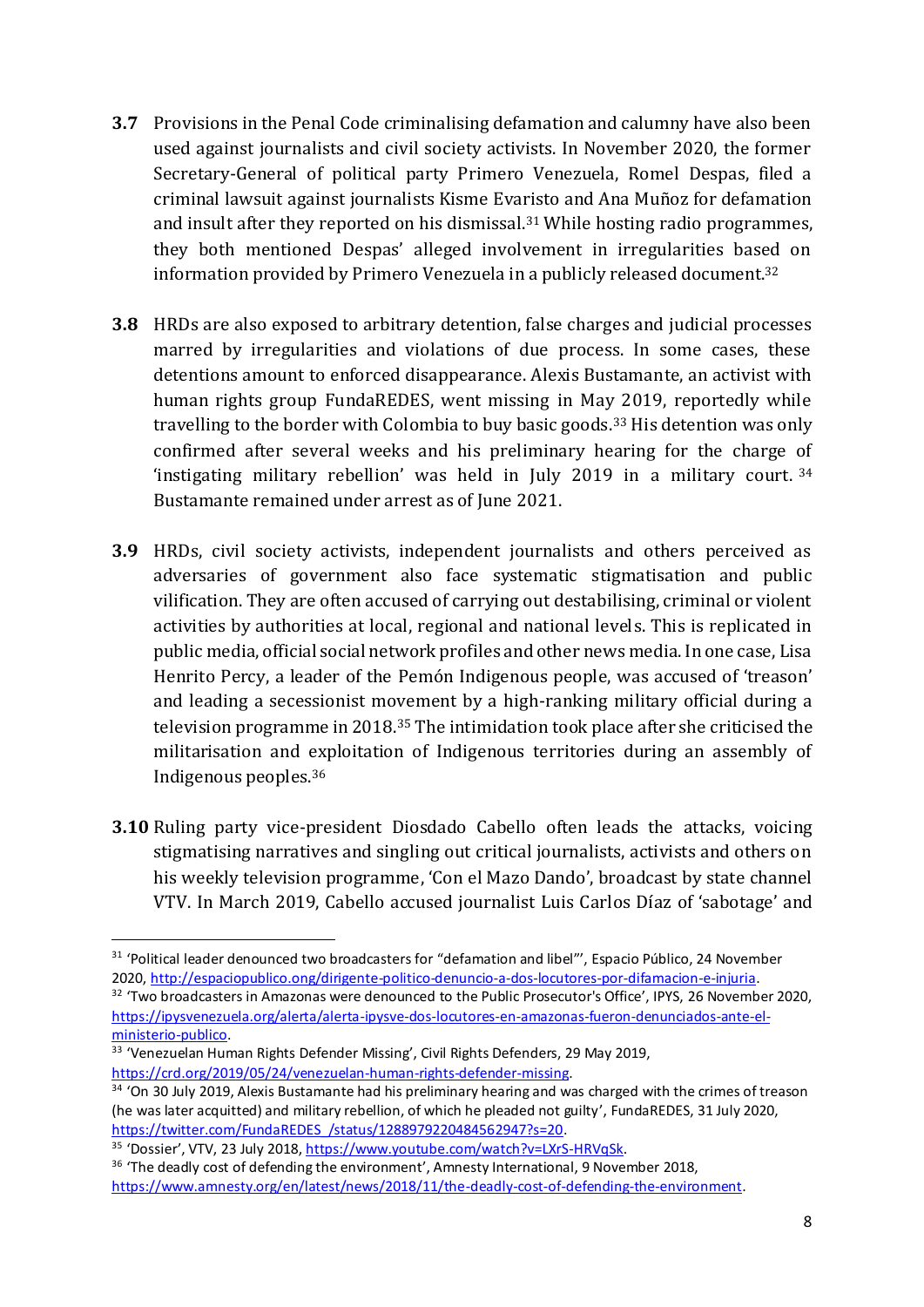claimed he had played a role in electricity outages that left some parts of Venezuela without power for more than five days.<sup>37</sup> One week later, Díaz was detained and charged with 'inciting crimes'.<sup>38</sup>

- **3.11** HRDs have also been harassed, threatened and attacked by state security agents and government supporters. Ruth Pérez, a community defender in Miranda state, has faced repeated attacks from security forces after denouncing rights violations against the Petare community. In 2018 and 2019, Pérez's residence was raided five times and, in each case, officers threatened and attacked her family while searching for her. Three young men, Peréz's brother Jesse Gabriel Pérez Chávez and her nephews Jondry Pérez and Javier Arai Pérez, were killed during these police interventions in alleged extrajudicial executions. <sup>39</sup> Ruth Pérez denounced further threats by special forces agents, who have told her, 'We will kill every member of your family and afterwards we will kill you.'<sup>40</sup> While Pérez was granted protective measures by a local court in December 2019, by April 2021 these measures had not been implemented. 41
- **3.12** This is far from an isolated case. The harassment against Pérez reflects what Venezuelan civil society calls a pattern of violations that include threats to and attacks on HRDs' lives, integrity and personal security. <sup>42</sup> These include arbitrary detention on fabricated charges, systematic harassment, threats of detention and extrajudicial killing, threats and attacks against loved ones, enforced disappearance and cruel and degrading treatment.
- **3.13** During the review period the government has released groups of political prisoners using presidential pardons or other alternative measures. In 2020, the government announced pardons for 110 political prisoners, but less than half had been

<sup>&</sup>lt;sup>37</sup> 'Precautionary Measures No. 250-19: Luis Carlos Díaz and his family with respect to Venezuela', IACHR, 29 March 2019[, https://www.oas.org/es/cidh/decisiones/pdf/2019/17-19MC250-19-VE.pdf.](https://www.oas.org/es/cidh/decisiones/pdf/2019/17-19MC250-19-VE.pdf)

<sup>38</sup> 'Journalist Luis Carlos Díaz released from detention, banned from leaving Venezuela', CPJ, 5 April 2019, [https://cpj.org/2019/04/journalist-luis-carlos-diaz-released-from-detentio/.](https://cpj.org/2019/04/journalist-luis-carlos-diaz-released-from-detentio/)

<sup>&</sup>lt;sup>39</sup> 'Venezuela: Threats against Ms. Ruth Pérez and extrajudicial execution of her nephew', FIDH, 07 November 2019, [https://www.fidh.org/es/temas/defensores-de-derechos-humanos/venezuela-amenazas-en-contra-de](https://www.fidh.org/es/temas/defensores-de-derechos-humanos/venezuela-amenazas-en-contra-de-la-sra-ruth-perez-y-ejecucion)[la-sra-ruth-perez-y-ejecucion.](https://www.fidh.org/es/temas/defensores-de-derechos-humanos/venezuela-amenazas-en-contra-de-la-sra-ruth-perez-y-ejecucion)

<sup>&</sup>lt;sup>40</sup> 'Attacks against journalists and confiscation of equipment increasing in Venezuela', CIVICUS Monitor, 14 November 2019[, https://monitor.civicus.org/updates/2019/11/14/attacks-against-journalists-and](https://monitor.civicus.org/updates/2019/11/14/attacks-against-journalists-and-confiscation-equipment-increasing-venezuela/)[confiscation-equipment-increasing-venezuela.](https://monitor.civicus.org/updates/2019/11/14/attacks-against-journalists-and-confiscation-equipment-increasing-venezuela/)

<sup>41</sup> 'AL VEN2/2021', Mandates of the Special Rapporteur on extrajudicial, summary or arbitrary executions; the Working Group on Arbitrary Detention; and the Special Rapporteur on torture and other cruel, inhuman or degrading treatment or punishment, 16 April 2021,

[https://spcommreports.ohchr.org/TMResultsBase/DownLoadPublicCommunicationFile?gId=26009.](https://spcommreports.ohchr.org/TMResultsBase/DownLoadPublicCommunicationFile?gId=26009)

<sup>&</sup>lt;sup>42</sup> 'Joint Report on Patterns of Violations of the Right to Defence of Human Rights in Venezuela', PROVEA, 30 June 2020, [https://provea.org/publicaciones/investigaciones/informe-conjunto-sobre-patrones-de-violacion](https://provea.org/publicaciones/investigaciones/informe-conjunto-sobre-patrones-de-violacion-del-derecho-a-la-defensa-de-los-derechos-humanos-en-venezuela/)[del-derecho-a-la-defensa-de-los-derechos-humanos-en-venezuela.](https://provea.org/publicaciones/investigaciones/informe-conjunto-sobre-patrones-de-violacion-del-derecho-a-la-defensa-de-los-derechos-humanos-en-venezuela/)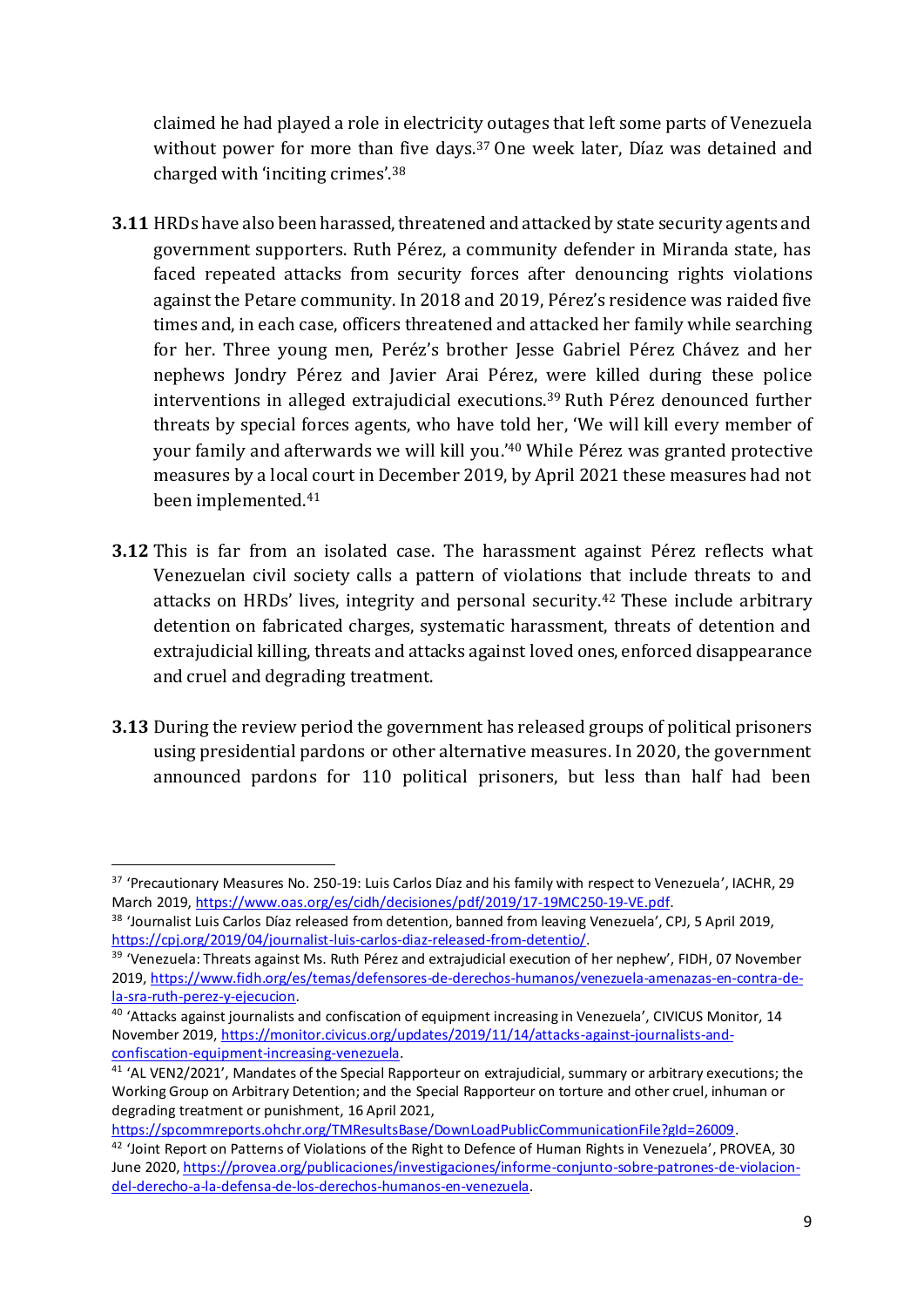incarcerated for political reasons, and some faced no charges. <sup>43</sup> In some cases, those released had not been sentenced and their release came with conditional measures. These measures are used to intimidate former political prisoners through sanctions, limits on their movement and communication and the threat of rearrest. 44

#### **4. Freedom of expression, media freedom and access to information**

- **4.1** Under the 2nd UPR cycle, the government received 19 recommendations relating to the freedom of expression, media freedom and access to information. For example, the government pledged to 'fully guarantee freedom of expression and free access to information and protect journalists against threats and attacks'. Of the recommendations received, 16 were accepted and three were noted. However, as discussed below, the government did not take effective measures to implement these recommendations: 18 were not implemented and only one was partially implemented.
- **4.2** ICCPR article 19 guarantees the right to the freedoms of expression and opinion. Article 57 of the Constitution also guarantees the right to the freedom of expression and article 58 establishes the right to 'timely, truthful and impartial information, without censorship'. However, a series of other legal instruments provide the government with ample power to control media, censor content and punish critics.
- **4.3** The 2004 Law on Social Responsibility of Radio and Television, <sup>45</sup> reformed in 2010, contains vague provisions that empower the authorities to control media content. Article 29 of the legislation creates fines and allows temporary suspension of any media disseminating messages that 'incite alterations of the public order', language often used to refer to social protests. Lack of independence in the judiciary and regulatory agencies<sup>46</sup> has led to politically motivated use of the law to control and punish any media outlet or journalist perceived as an adversary. 47
- **4.4** The 2017 Anti-Hate Law for Peaceful Coexistence and Tolerance also gives the government ample power to censor dissent and curtail independent media. Under article 22 of the law, the government can order the removal of content, block websites and revoke the broadcasting licences of any outlet that publishes content

<sup>&</sup>lt;sup>43</sup> 'The reality of the "pardon", 333 political prisoners still behind bars', Foro Penal, 8 September 2020, [https://foropenal.com/foro-penal-la-realidad-del-indulto-333-presos-politicos-siguen-tras-las-rejas.](https://foropenal.com/foro-penal-la-realidad-del-indulto-333-presos-politicos-siguen-tras-las-rejas/)

<sup>44</sup> 'Preliminary ruling: criminal justice against free speech', Espacio Público, 31 January 2020, [http://espaciopublico.ong/sentencia-previa-la-justicia-penal-contra-la-libre-expresion.](http://espaciopublico.ong/sentencia-previa-la-justicia-penal-contra-la-libre-expresion/)

<sup>45</sup> 'Law on Social Responsibility of Radio and Television', 21 December 2010, [http://www.conatel.gob.ve/files/leyrs06022014.pdf.](http://www.conatel.gob.ve/files/leyrs06022014.pdf)

<sup>46</sup> 'Venezuela: Freedom on the net 2020', Freedom House,

[https://freedomhouse.org/country/venezuela/freedom-net/2020.](https://freedomhouse.org/country/venezuela/freedom-net/2020) <sup>47</sup> 'Venezuela: Freedom in the world 2018', Freedom House,

[https://freedomhouse.org/country/venezuela/freedom-world/2018.](https://freedomhouse.org/country/venezuela/freedom-world/2018)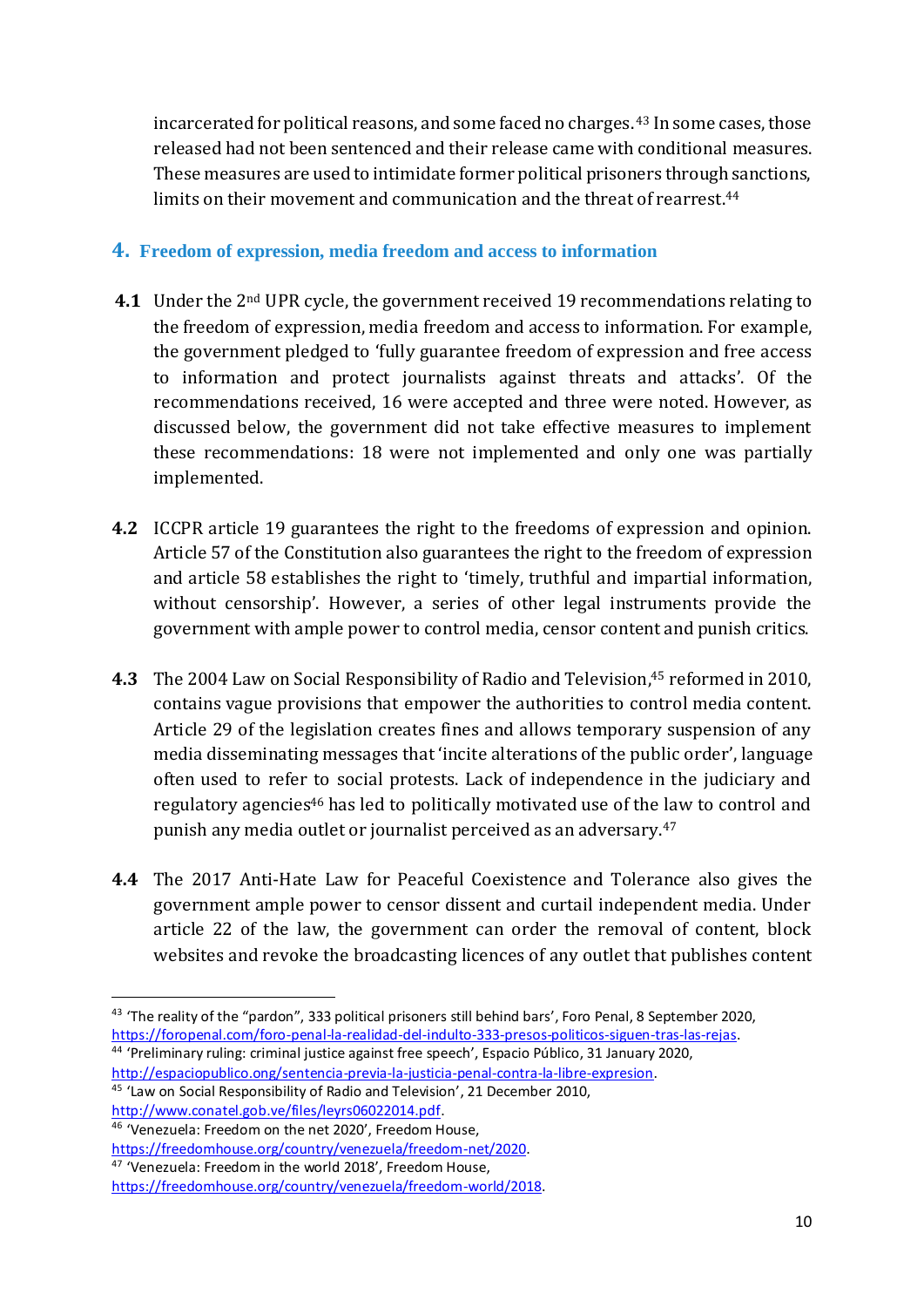viewed as promoting hate or intolerance. The law stipulates fines for social media platforms that fail to remove content considered to 'incite hate' within six hours. As reported by the Venezuela Press and Society Institute (IPYS), the legislation has been used to prosecute or intimidate at least 17 members of the press and six news outlets since it was enacted. 48

- **4.5** Since 2016, 'State of Exception and Emergency' decrees have been continuously adopted, granting the government extended powers to restrict rights. <sup>49</sup> In May 2017, amid mass anti-government protests, one decree extended the ability of the authorities to implement online surveillance and censor content. <sup>50</sup> At the time, free expression advocacy organisation Derechos Digitales reported that at least 41 websites were blocked in Venezuela. 51
- **4.6** In addition, provisions against defamation in the Penal Code and tax norms have been used to curtail independent media. In April 2021, the Supreme Court ordered newspaper El Nacional to pay Diosdado Cabello over US\$13 million in civil damages for defamation. In May, the newspaper's headquarters in Caracas were raided, staff were evacuated and the building was seized as part of the payment. <sup>52</sup> El Nacional has faced repeated reprisals for its reporting. In 2018, the outlet was investigated for 'promoting hate' in its election coverage. 53
- **4.7** Since the assessment of Venezuela's human rights record during the second UPR cycle, the government has escalated efforts to silence dissent. Financial strangulation through withdrawal of advertising, cancellation of broadcasting licences, equipment confiscation and censorship are widespread. Dozens of news outlets have been dismantled by regulatory agency CONATEL. In 2020 alone, 18 radio stations, four print media and two digital media were shut down by

<sup>48</sup> 'Anti-hate legislation: censorship made law', IPYS, 19 November 2020,

[https://ipysvenezuela.org/2020/11/19/reporte-especial-ipysve-normativa-contra-el-odio-la-censura-hecha](https://ipysvenezuela.org/2020/11/19/reporte-especial-ipysve-normativa-contra-el-odio-la-censura-hecha-ley/)[ley.](https://ipysvenezuela.org/2020/11/19/reporte-especial-ipysve-normativa-contra-el-odio-la-censura-hecha-ley/)

<sup>49 &#</sup>x27;IACHR expresses concern over the declaration of a state of emergency and economic emergency in Venezuela', IACHR, 1 June 2016[, https://www.oas.org/es/cidh/prensa/comunicados/2016/071.asp.](https://www.oas.org/es/cidh/prensa/comunicados/2016/071.asp) <sup>50</sup> 'New state of emergency envisages "strong regulations" on internet content', IPYS, 17 May 2017, [https://ipysvenezuela.org/alerta/nuevo-estado-excepcion-contempla-regulaciones-contundentes-los-](https://ipysvenezuela.org/alerta/nuevo-estado-excepcion-contempla-regulaciones-contundentes-los-contenidos-internet/)

[contenidos-internet.](https://ipysvenezuela.org/alerta/nuevo-estado-excepcion-contempla-regulaciones-contundentes-los-contenidos-internet/)

<sup>51</sup> 'On the limitations to fundamental rights on the internet as a result of the state of emergency in Venezuela', Derechos Digitales, 26 May 2017[, https://www.derechosdigitales.org/11164/sobre-los-limitantes-a-los](https://www.derechosdigitales.org/11164/sobre-los-limitantes-a-los-derechos-fundamentales-en-internet-producto-del-estado-de-excepcion-en-venezuela/)[derechos-fundamentales-en-internet-producto-del-estado-de-excepcion-en-venezuela.](https://www.derechosdigitales.org/11164/sobre-los-limitantes-a-los-derechos-fundamentales-en-internet-producto-del-estado-de-excepcion-en-venezuela/)

<sup>52</sup> 'Venezuelan authorities seize headquarters of El Nacional as damages in defamation suit', CPJ, 17 May 2021, [https://cpj.org/2021/05/venezuelan-authorities-seize-headquarters-of-el-nacional-as-damages-in-defamation](https://cpj.org/2021/05/venezuelan-authorities-seize-headquarters-of-el-nacional-as-damages-in-defamation-suit/)[suit.](https://cpj.org/2021/05/venezuelan-authorities-seize-headquarters-of-el-nacional-as-damages-in-defamation-suit/)

<sup>53</sup> 'IAPA rejects new official reprisal against Venezuela's El Nacional website', Inter American Press Association, 23 May 2018[, https://www.sipiapa.org/notas/1212564-la-sip-rechaza-nueva-represalia-oficial-contra-portal](https://www.sipiapa.org/notas/1212564-la-sip-rechaza-nueva-represalia-oficial-contra-portal-el-nacional-venezuela)[el-nacional-venezuela.](https://www.sipiapa.org/notas/1212564-la-sip-rechaza-nueva-represalia-oficial-contra-portal-el-nacional-venezuela)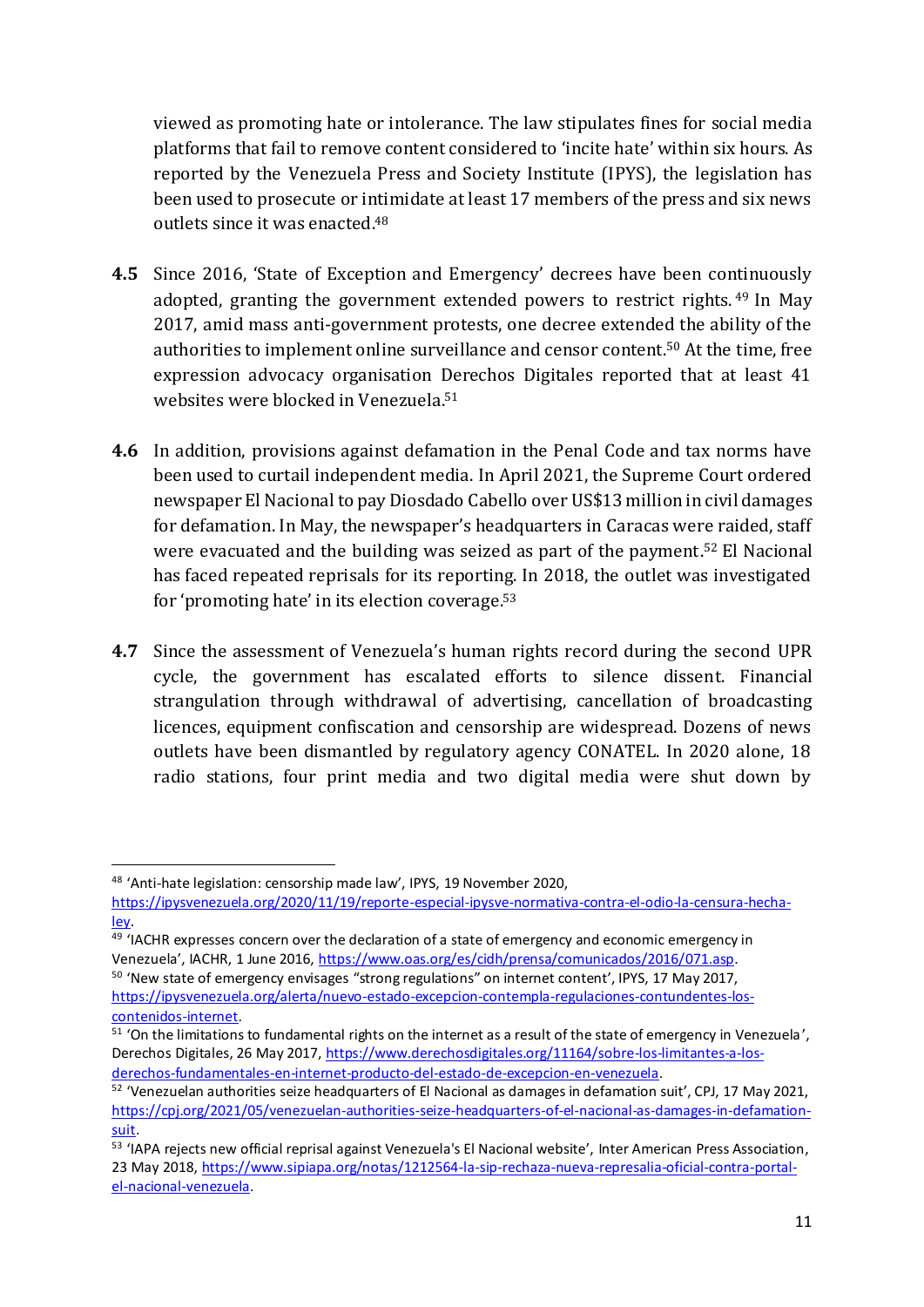CONATEL. <sup>54</sup> Following mass protests in 2017, eight television channels and 54 radio stations were dismantled through irregular processes, without right to defence. 55

- **4.8** Other outlets have been forced to suspend printing or shut down entirely due to financial constraints or lack of materials. According to monitoring by Espacio Público, at least 57 print media suspended or terminated their publications in 2017<sup>56</sup> and 2018, <sup>57</sup> in part due to lack of access to necessary inputs. As a result of these media closures, the situation of independent media is critical, particularly in small and mid-size towns and rural areas. Analysis by IPYS found that in more than 200 municipalities coverage of events of public interest by media outlets is limited or non-existent. 58
- **4.9** Journalists investigating corruption or voicing criticism of government are subjected to arbitrary arrests under trumped-up charges. In 2016, journalist Braulio Jatar was arrested after publishing a video of a protest against President Nicolás Maduro on his news website Reporte Confidencial and on social media. Authorities claimed he was in possession of US\$25,000 in cash to fund a terrorist attack. He was later charged with 'money laundering'. Jatar spent over a year in prison while awaiting trial before being placed under house arrest and 24-hour surveillance in 2018 due to health problems. <sup>59</sup> He was finally conditionally released in 2019. 60
- **4.10** Violent attacks and harassment form part of the hostile environment against independent media. In 2017, the parking lot of media outlet Versión Final in Zulia was attacked with an explosive device, damaging four vehicles. <sup>61</sup> In 2019, three VPI TV journalists were physically attacked by a private security guard while reporting on precarious conditions at a hospital. <sup>62</sup> In 2021, the regional headquarters of the

<sup>54</sup> '2020 Report: General situation of the right to freedom of expression in Venezuela', Espacio Público, 3 May 2021, [http://espaciopublico.ong/informe-2020-situacion-general-del-derecho-a-la-libertad-de-expresion-en](http://espaciopublico.ong/informe-2020-situacion-general-del-derecho-a-la-libertad-de-expresion-en-venezuela/)[venezuela.](http://espaciopublico.ong/informe-2020-situacion-general-del-derecho-a-la-libertad-de-expresion-en-venezuela/)

<sup>55</sup> 'Report 2017: Three daily blows against freedom of expression in Venezuela', Espacio Público, 3 May 2018, [http://espaciopublico.ong/informe-anual-2017.](http://espaciopublico.ong/informe-anual-2017/)

<sup>56</sup> Ibid.

<sup>57 &#</sup>x27;No newspapers: less news in Venezuela', Espacio Público, 2 May 2019, [http://espaciopublico.ong/sin](http://espaciopublico.ong/sin-periodicos-menos-noticias-en-venezuela/)[periodicos-menos-noticias-en-venezuela.](http://espaciopublico.ong/sin-periodicos-menos-noticias-en-venezuela/)

<sup>58</sup> 'Atlas of Silence: news deserts in Venezuela', IPYS, 2020, [https://ipysvenezuela.org/desierto-de-noticias/el](https://ipysvenezuela.org/desierto-de-noticias/el-desierto-rojo-de-la-incomunicacion/)[desierto-rojo-de-la-incomunicacion.](https://ipysvenezuela.org/desierto-de-noticias/el-desierto-rojo-de-la-incomunicacion/)

<sup>59</sup> 'Braulio Jatar', CPJ, [https://cpj.org/data/people/braulio-jatar.](https://cpj.org/data/people/braulio-jatar/)

<sup>&</sup>lt;sup>60</sup> 'Venezuelan journalist Braulio Jatar conditionally released, barred from leaving country', CPJ, 8 July 2019, [https://cpj.org/2019/07/venezuelan-journalist-braulio-jatar-conditionally.](https://cpj.org/2019/07/venezuelan-journalist-braulio-jatar-conditionally/)

 $61$  'Explosive device attack on the newspaper Versión Final', Espacio Público, 30 August 2017, [http://espaciopublico.ong/atacan-artefacto-explosivo-al-diario-version-final.](http://espaciopublico.ong/atacan-artefacto-explosivo-al-diario-version-final/)

<sup>62</sup> 'VPI TV workers assaulted in Maracaibo', Espacio Público, 20 September 2019, [http://espaciopublico.ong/agreden-a-trabajadores-de-vpi-tv-en-maracaibo/#.XY0iw-dKjMK.](http://espaciopublico.ong/agreden-a-trabajadores-de-vpi-tv-en-maracaibo/#.XY0iw-dKjMK)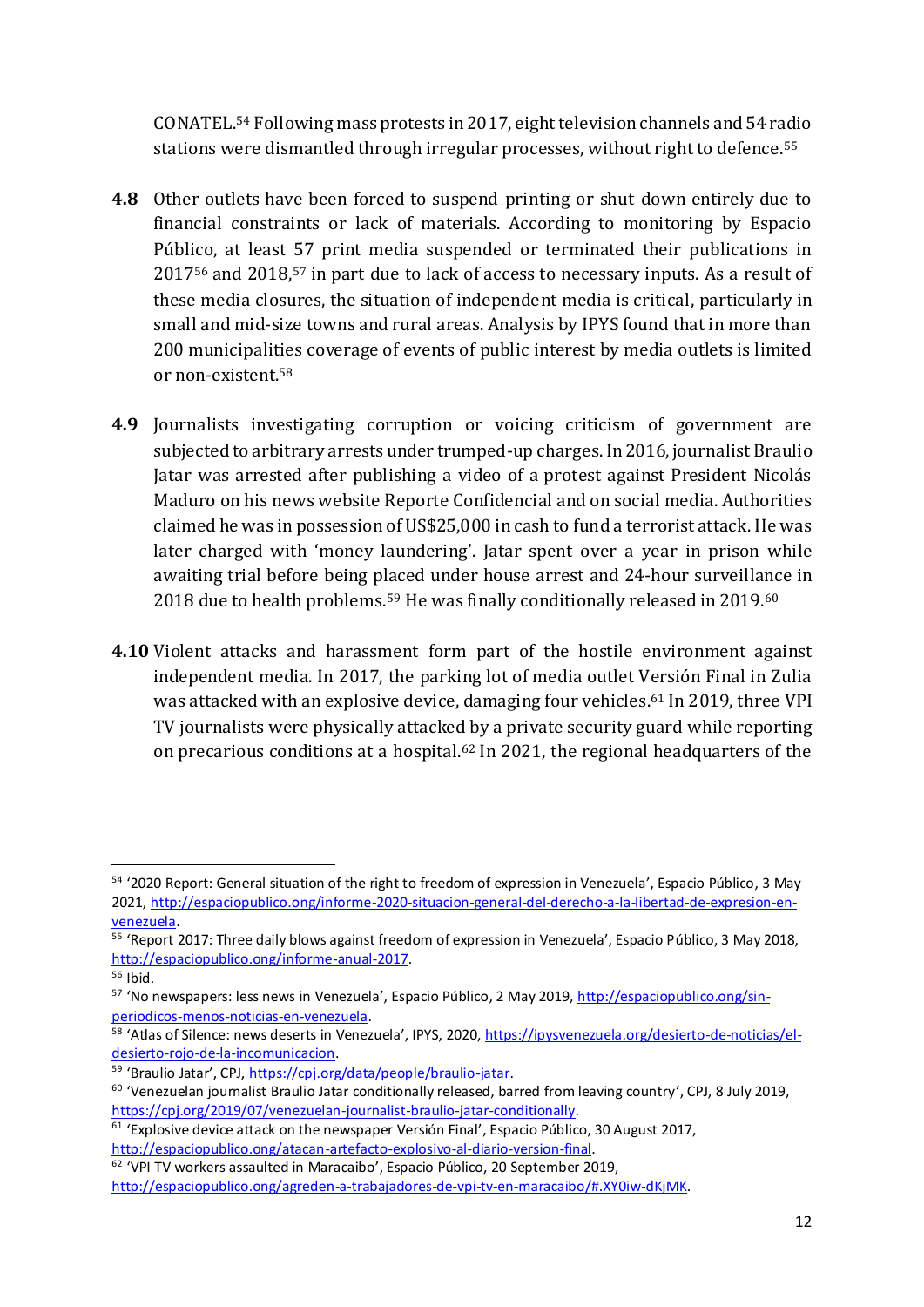national journalists' union<sup>63</sup> in Sucre were destroyed in a fire which the fire brigade identified as arson. 64

- **4.11** Venezuela also resorts to strategic disruption of internet services to control the flow of information, particularly around mass protests and public events led by opposition groups. <sup>65</sup> In April 2019, access to services such as Google and YouTube were severely affected while opposition leader Juan Guaidó spoke to the public amid a wave of demonstrations, but were restored for a speech by President Maduro<sup>66</sup>. At least 25 similar incidents were reported by internet monitoring organisation Netblocks between 2018 and 2020. 67
- **4.12** While articles 51 and 143 of Venezuela's Constitution guarantee the right to access public interest information, the country lacks a specific law to safeguard and regulate this right. This became a pronounced problem in the context of COVID-19, with the absence of epidemiological bulletins and opportunities for dialogue with public officials. Journalists covering the pandemic faced obstruction of access to public institutions, hospitals and quarantine centres. <sup>68</sup> Between March 2020 and January 2021, Espacio Público recorded 90 arbitrary detentions, most of them linked to complaints about the health system or criticism of the pandemic's handling. 69

#### **5. Freedom of peaceful assembly**

**5.1**During Venezuela's examination under the 2nd UPR cycle, the government received eight recommendations on the right to the freedom of peaceful assembly. Among these, the government committed to ensuring 'a proportional use of force by security forces and ensure that cases of torture are investigated and that the perpetrators are brought to justice'. Of the recommendations received, six were accepted and two noted. However, as evidenced below, has not implemented seven of these recommendations and has only partially implemented one.

- [https://monitor.civicus.org/updates/2021/05/27/venezuela-cracks-down-civil-society-operation-and-funding.](https://monitor.civicus.org/updates/2021/05/27/venezuela-cracks-down-civil-society-operation-and-funding/) <sup>65</sup> 'Venezuela: What is happening with internet blockades?', Derechos Digitales, 24 January 2019, [https://www.derechosdigitales.org/12791/venezuela-que-esta-pasando-con-los-bloqueos-en-internet.](https://www.derechosdigitales.org/12791/venezuela-que-esta-pasando-con-los-bloqueos-en-internet/)
- <sup>66</sup> 'Streaming services disrupted in Venezuela as Guaido speaks following public uprising', NetBlocks, 1 May 2019, [https://netblocks.org/reports/streaming-services-disrupted-in-venezuela-as-guaido-speaks-following](https://netblocks.org/reports/streaming-services-disrupted-in-venezuela-as-guaido-speaks-following-public-uprising-xyMGnbAZ)[public-uprising-xyMGnbAZ.](https://netblocks.org/reports/streaming-services-disrupted-in-venezuela-as-guaido-speaks-following-public-uprising-xyMGnbAZ)

<sup>63</sup> Colegio Nacional de Periodistas.

<sup>&</sup>lt;sup>64</sup> 'Venezuela cracks down on civil society operation and funding', CIVICUS Monitor, 27 May 2021,

<sup>67</sup> 'Latin America', Netblocks, [https://netblocks.org/tag/latin-america.](https://netblocks.org/tag/latin-america)

 $68$  'Access to public information: a right in short supply', IPYS, 27 September 2020, [https://ipysvenezuela.org/2020/09/27/reporte-especial-ipysve-acceso-a-la-informacion-publica-un-derecho-](https://ipysvenezuela.org/2020/09/27/reporte-especial-ipysve-acceso-a-la-informacion-publica-un-derecho-en-escasez/)

[en-escasez.](https://ipysvenezuela.org/2020/09/27/reporte-especial-ipysve-acceso-a-la-informacion-publica-un-derecho-en-escasez/)

<sup>&</sup>lt;sup>69</sup> 'Freedom of expression in quarantine', Espacio Público, 28 February 2021, [http://espaciopublico.ong/libertad-de-expresion-en-cuarentena.](http://espaciopublico.ong/libertad-de-expresion-en-cuarentena/)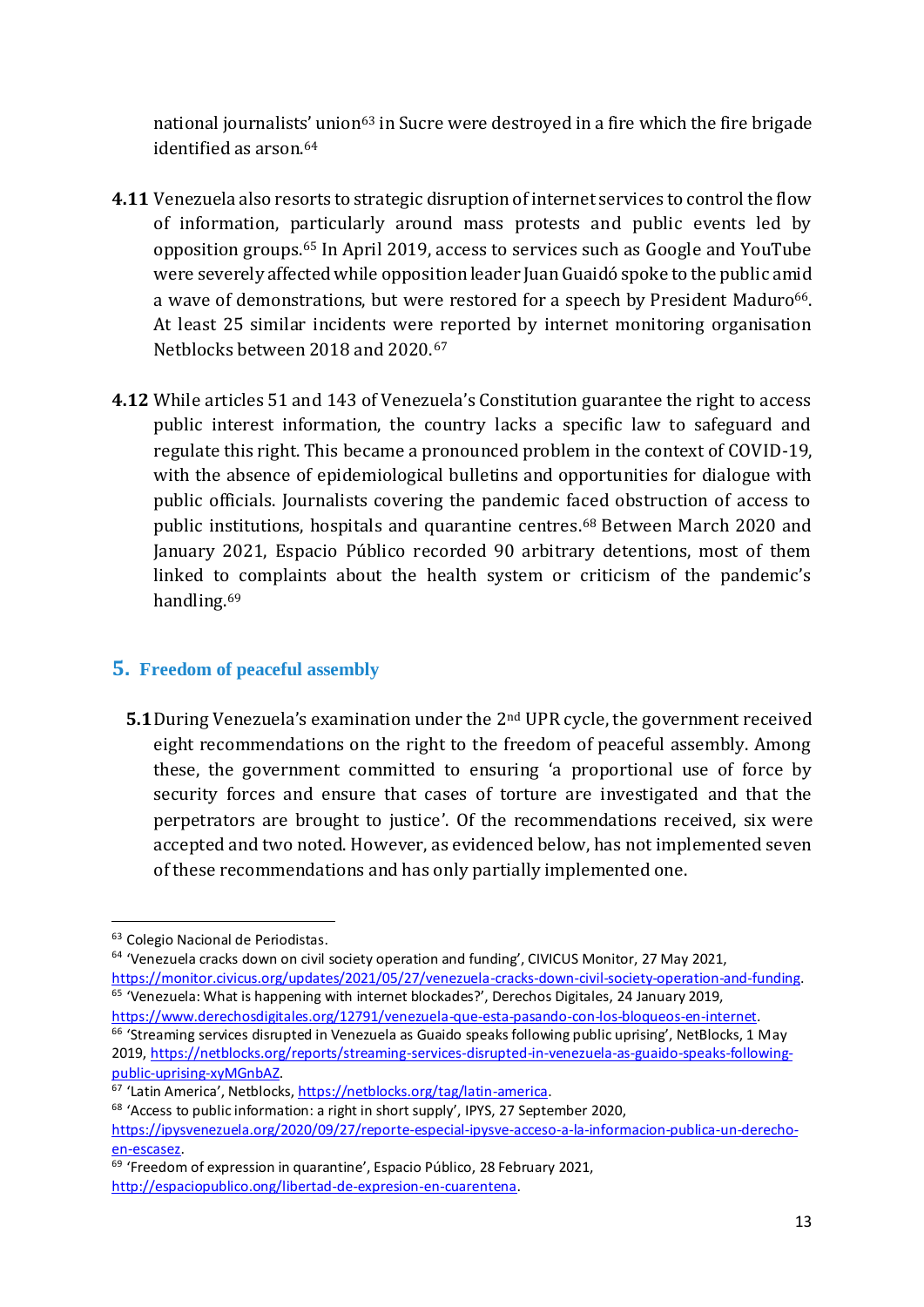- **5.2** The 1999 Constitution of the Bolivarian Republic of Venezuela, under article 68, guarantees citizens the right to protest. ICCPR article 21 also guarantees this right. Nonetheless, the government systematically adopts legal and extra-legal measures to curtail demonstrations. Both CSOs <sup>70</sup> and the Office of the UN High Commissioner for Human Rights <sup>71</sup> have found evidence of widespread and systematic use of excessive force and arbitrary detentions against protesters in Venezuela, as well as patterns of violations such as house raids and torture of those detained for protesting.
- **5.3** Under the 2010 Law on Political Parties, Public Gatherings and Manifestations, assemblies should only be notified in advance and approved by the government, although in practice a permit is required. <sup>72</sup> Governors and mayors are also given discretionary powers to establish restrictions on the locations of assemblies. The law creates sanctions, including imprisonment, which may apply to organisers and participants of assemblies violating the law. A court ruling in 2014 held that failure to obtain authorisation 'absolutely limits the right to peaceful assembly' and that holding an unauthorised demonstration may be grounds for criminal prosecution for 'disobedience of authority'.
- **5.4** The 2002 Organic Law on National Security stipulates prison terms of up to 10 years for those who create disturbances in areas declared 'security zones' by military authorities.<sup>73</sup> These may include borders, pipelines, roads and areas adjacent to navigable rivers and lakes. <sup>74</sup> As reported by the Ombudsperson's Office, there are 103 security zones, covering around 30 percent of Venezuela's territory. 75 Moreover, Ministry of Defence Resolution 8610 of 2015 permits military intervention to secure public order and allows soldiers to open fire on protesters if they believe their lives are at risk.<sup>76</sup>
- **5.5** Additional provisions stipulating penalties for the 'promotion or incitement of hate' in the 2017 Anti-Hate Law for Peaceful Coexistence and Tolerance have been used

<sup>73</sup> 'Organic Law on National Security', 2002,

<sup>&</sup>lt;sup>70</sup> 'Hunger for Justice: crimes against humanity in Venezuela', Amnesty International, May 2019, [https://www.amnesty.org/download/Documents/AMR5302222019ENGLISH.PDF.](https://www.amnesty.org/download/Documents/AMR5302222019ENGLISH.PDF)

<sup>71</sup> 'UN human rights team's findings indicate patterns of rights violations amid mass protests in Venezuela', Office of the UN High Commissioner for Human Rights, 8 August 2017,

[https://www.ohchr.org/EN/NewsEvents/Pages/DisplayNews.aspx?NewsID=21948&LangID=E.](https://www.ohchr.org/EN/NewsEvents/Pages/DisplayNews.aspx?NewsID=21948&LangID=E)

<sup>72</sup> 'Law on Political Parties, Public Gatherings and Manifestations', 2010,

[http://www.cne.gob.ve/web/normativa\\_electoral/ley\\_partidos\\_politicos/titulo2.php.](http://www.cne.gob.ve/web/normativa_electoral/ley_partidos_politicos/titulo2.php)

[https://www.acnur.org/fileadmin/Documentos/BDL/2008/6667.pdf.](https://www.acnur.org/fileadmin/Documentos/BDL/2008/6667.pdf)

<sup>74</sup> 'Civic Freedom Monitor: Venezuela', ICNL, 13 March 2020[, https://www.icnl.org/resources/civic-freedom](https://www.icnl.org/resources/civic-freedom-monitor/venezuela#snapshot)[monitor/venezuela#snapshot.](https://www.icnl.org/resources/civic-freedom-monitor/venezuela#snapshot)

<sup>75</sup> 'Situation of human rights in Venezuela', IACHR, 31 December 2017, [https://www.oas.org/en/iachr/reports/pdfs/Venezuela2018-en.pdf.](https://www.oas.org/en/iachr/reports/pdfs/Venezuela2018-en.pdf)

<sup>76</sup> 'Resolution 8610', Official Gazette 40.589, 27 January 2015[, https://www.controlciudadano.org/web/wp](https://www.controlciudadano.org/web/wp-content/uploads/Resoluci%C3%B3n-08610.pdf)[content/uploads/Resoluci%C3%B3n-08610.pdf.](https://www.controlciudadano.org/web/wp-content/uploads/Resoluci%C3%B3n-08610.pdf)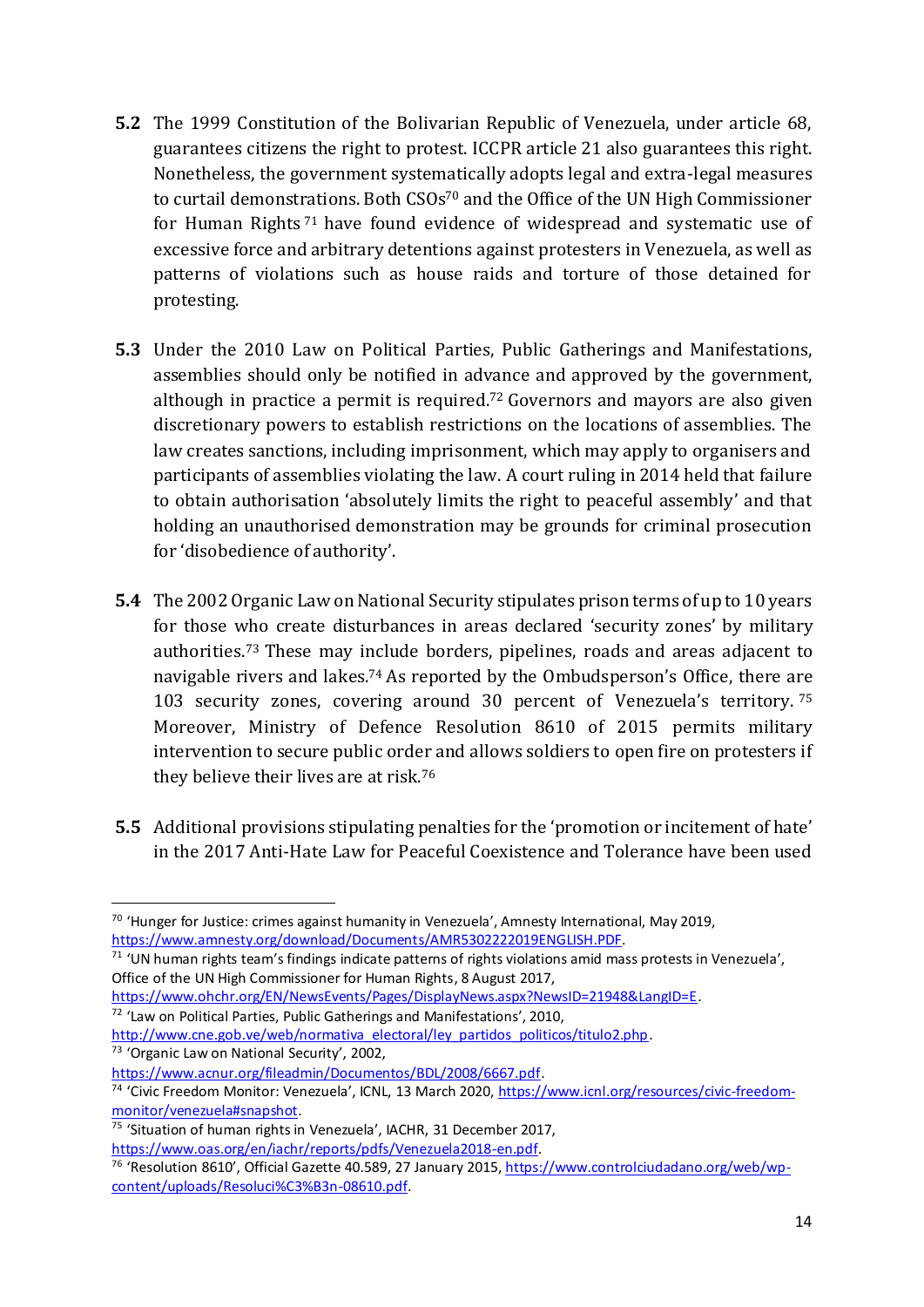to criminalise peaceful protesters. The first detentions took place in January 2018, when Érika Palacios and Ronald Sevilla were arrested while protesting in Carabobo State.<sup>77</sup> While Palacios was conditionally released in April 2018,<sup>78</sup> Sevilla remained under detention as of May 2021. 79

- **5.6** Since 2014, Venezuela has experienced waves of mass demonstrations as well as frequent localised social protests demanding a range of rights. In 2017, after the government and the country's highest court disavowed the National Assembly, sparking a constitutional crisis, people took to the streets in anti-government protests. They were met with brutal repression, resulting in more than 120 deaths and at least 1,958 injuries between April and July 2017. <sup>80</sup> In this period, more than 5,000 protesters were detained. Ten people were killed on 30 July 2017 alone, following a blanket ban on protests to prevent demonstrations during the controversial election of the Constituent Assembly. 81
- **5.7** Another wave of protests in January 2019 was similarly met with systematic use of excessive force. In just five days of protests, 47 people died from gunshot wounds. According to Amnesty International, at least 39 were killed by state forces or nonstate actors acting with their acquiescence. More than 900 people were detained.<sup>82</sup> The crackdown on mass demonstrations was repeated in March and April 2019, as people protested for basic services and joined calls from opposition leaders to take to the streets. 83
- **5.8** While these were landmark moments, they reflect a pattern of violations constraining peaceful assembly, executed as part of a government policy to quash expression of dissatisfaction and dissent. This pattern is characterised by widespread arbitrary detentions, enforced disappearances, extrajudicial

<sup>77</sup> 'Organisations reject use of "hate law" to criminalise protesters', PROVEA, 16 January 2018, [https://provea.org/actualidad/organizaciones-rechazan-el-uso-de-la-ley-contra-el-odio-para-criminalizar-a](https://provea.org/actualidad/organizaciones-rechazan-el-uso-de-la-ley-contra-el-odio-para-criminalizar-a-manifestantes/)[manifestantes.](https://provea.org/actualidad/organizaciones-rechazan-el-uso-de-la-ley-contra-el-odio-para-criminalizar-a-manifestantes/)

<sup>&</sup>lt;sup>78</sup> 'From this list of 39 alleged releases released by the TSJ, Erika Palacios had already been released on 25/04/2018, María Angelina Salcedo had already been released on 3/10/2017 and Nazareth Vasquez had already been released on 12/07/2017. (2)', Foro Penal, 2 June 2018, [https://twitter.com/ForoPenal/status/1002775336449400832?s=20.](https://twitter.com/ForoPenal/status/1002775336449400832?s=20)

<sup>79</sup> 'Political Prisoners in Venezuela – Civilians and Military', National Human Rights Observatory, May 2021, [https://pdctv.info/wp-content/uploads/2021/06/LISTA-PP-CIVIL-MILITAR-20MAYO2021.pdf.](https://pdctv.info/wp-content/uploads/2021/06/LISTA-PP-CIVIL-MILITAR-20MAYO2021.pdf)

<sup>80</sup> Amnesty International, May 2019, op. cit.

<sup>&</sup>lt;sup>81</sup> 'IACHR Condemns the Deaths and Acts of Violence on Election Day in Venezuela', IACHR, 1 August 2017, [https://www.oas.org/en/iachr/media\\_center/PReleases/2017/111.asp.](https://www.oas.org/en/iachr/media_center/PReleases/2017/111.asp)

<sup>82</sup> Amnesty International, May 2019, op. cit.

<sup>83 &#</sup>x27;Venezuela 2019: Social Conflict', Venezuelan Observatory of Social Conflict, January 2020, [https://www.observatoriodeconflictos.org.ve/oc/wp-content/uploads/2020/01/INFORMEANUAL-OVCS2019-](https://www.observatoriodeconflictos.org.ve/oc/wp-content/uploads/2020/01/INFORMEANUAL-OVCS2019-1.pdf) [1.pdf.](https://www.observatoriodeconflictos.org.ve/oc/wp-content/uploads/2020/01/INFORMEANUAL-OVCS2019-1.pdf)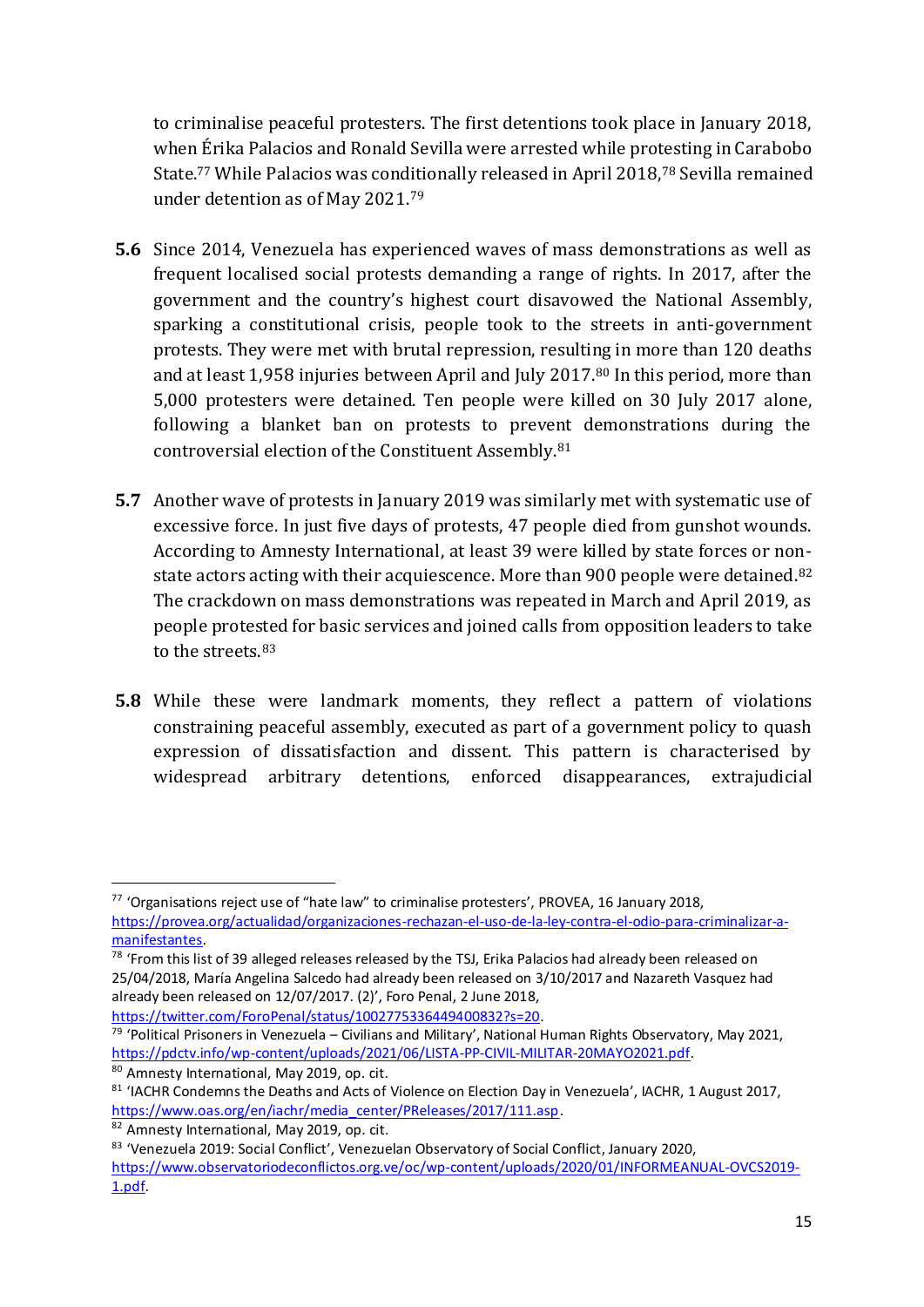executions, torture and other inhumane treatment, sexual abuse and stigmatisation of anti-government protesters.<sup>84</sup>

- **5.9** Paramilitary and civilian groups known as 'colectivos' have participated<sup>85</sup> in the repression of protests, <sup>86</sup> attacking protesters with impunity and often with the express support of the authorities. 87
- **5.10**Large-scale arbitrary detention of protesters is aggravated by a lack of judicial independence, flouting of judicial guarantees and the widespread practice of trials of civilians by military courts.<sup>88</sup> According to the Inter-American Commission on Human Rights, following the mass mobilisations of 2017, over 750 protesters were tried in military courts. <sup>89</sup> Union leader Rubén González was sentenced to five years and nine months of imprisonment by military courts on the allegation of having attacked and insulted a military officer who tried to arrest him during a labour protest in 2018. <sup>90</sup> While human rights experts have called on Venezuela to end this practice, in December 2020, a Supreme Court ruling confirmed the jurisdiction of military courts over offences such as treason and rebellion committed by civilians. 91
- **5.11**During the COVID-19 pandemic, Venezuela's government issued a decree prohibiting public gatherings and authorised competent authorities to take 'all necessary measures' to enforce orders related to quarantine and isolation. <sup>92</sup> This was used to justify the arbitrary detention of civilians and excessive force against protesters, which in this period were mainly small demonstrations in rural areas to demand basic goods and services.

92 'COVID-19 Civic Freedom Tracker', ICNL,

<sup>84</sup> Detailed findings of the independent international fact-finding mission on the Bolivarian Republic of Venezuela, Human Rights Council, 15 September 2020,

[https://www.ohchr.org/Documents/HRBodies/HRCouncil/FFMV/A\\_HRC\\_45\\_CRP.11\\_SP.pdf.](https://www.ohchr.org/Documents/HRBodies/HRCouncil/FFMV/A_HRC_45_CRP.11_SP.pdf)

<sup>&</sup>lt;sup>85</sup> In one example, in May 2020 an armed group in a van fired live ammunition at demonstrators protesting against electricity cuts in Libertador, Mérida. Rafael Hernández, a 21-year-old engineering student, was shot and killed.

<sup>86 &#</sup>x27;Marino Alvarado: Paramilitary collectives gain a foothold with a legal framework that protects them', PROVEA, 18 April 2019, [https://provea.org/actualidad/marino-alvarado-colectivos-paramilitares-se-afianzan](https://provea.org/actualidad/marino-alvarado-colectivos-paramilitares-se-afianzan-con-un-marco-juridico-que-les-ampara/)[con-un-marco-juridico-que-les-ampara.](https://provea.org/actualidad/marino-alvarado-colectivos-paramilitares-se-afianzan-con-un-marco-juridico-que-les-ampara/)

<sup>87</sup> 'Con el Mazo Dando', Venezolana de Televisión, 3 April 2019, [https://www.youtube.com/watch?v=yTOInr6ViRU.](https://www.youtube.com/watch?v=yTOInr6ViRU)

<sup>88 &#</sup>x27;The trial of civilians by military courts in Venezuela', International Commission of Jurists, April 2018, [https://www.icj.org/wp-content/uploads/2018/04/Venezuela-Civiles-Tribunales-Militares-Publications-](https://www.icj.org/wp-content/uploads/2018/04/Venezuela-Civiles-Tribunales-Militares-Publications-Reports-Thematic-Reports-2018-SPA.pdf)[Reports-Thematic-Reports-2018-SPA.pdf.](https://www.icj.org/wp-content/uploads/2018/04/Venezuela-Civiles-Tribunales-Militares-Publications-Reports-Thematic-Reports-2018-SPA.pdf)

<sup>89</sup> 'IACHR urges Venezuela to definitively abandon the trial of civilians by military criminal jurisdiction', IACHR, 24 March 2021[, https://www.oas.org/es/CIDH/jsForm/?File=/es/cidh/prensa/comunicados/2021/071.asp.](https://www.oas.org/es/CIDH/jsForm/?File=/es/cidh/prensa/comunicados/2021/071.asp)

<sup>90</sup> 'Prisoner of Conscience's Life at Grave Risk', Amnesty International, 27 January 2020, [https://www.amnesty.org/download/Documents/AMR5317132020ENGLISH.pdf.](https://www.amnesty.org/download/Documents/AMR5317132020ENGLISH.pdf)

<sup>&</sup>lt;sup>91</sup> 'Trial of civilians by military courts is again possible thanks to the Constitutional Chamber', Acceso a La Justicia, 14 December 2020[, https://accesoalajusticia.org/el-juicio-a-civiles-por-parte-de-tribunales-militares](https://accesoalajusticia.org/el-juicio-a-civiles-por-parte-de-tribunales-militares-de-nuevo-es-posible-gracias-a-la-sala-constitucional/)[de-nuevo-es-posible-gracias-a-la-sala-constitucional.](https://accesoalajusticia.org/el-juicio-a-civiles-por-parte-de-tribunales-militares-de-nuevo-es-posible-gracias-a-la-sala-constitucional/)

[https://www.icnl.org/covid19tracker/?location=136&issue=&date=&type=.](https://www.icnl.org/covid19tracker/?location=136&issue=&date=&type=)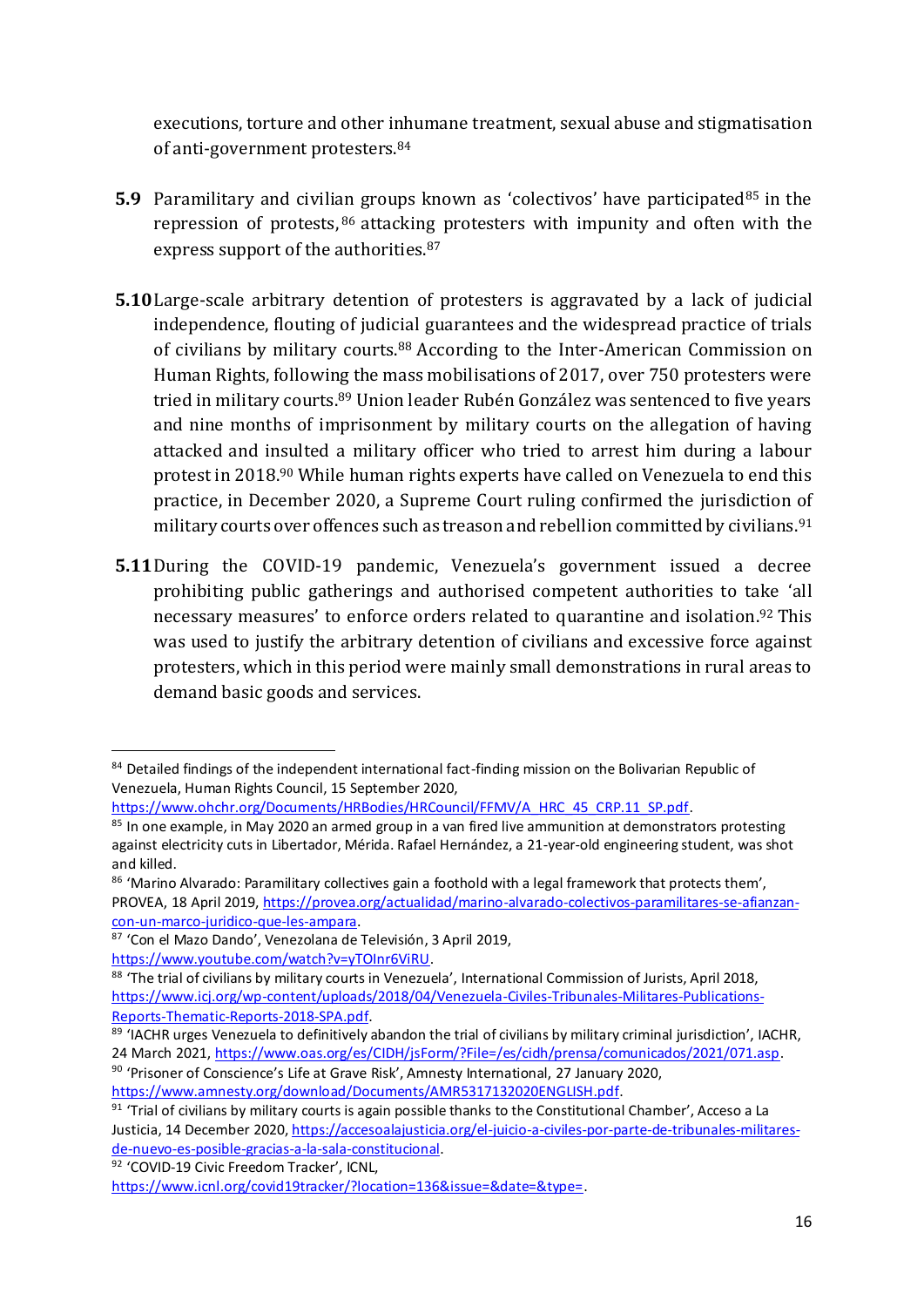**5.12**In April 2020, Indigenous Wayúu residents of Guajira protesting to demand food, water and medicine were repressed by the Bolivarian National Guard using teargas, rubber bullets and firearms. <sup>93</sup> In September 2020, at least 23 people were detained for protesting for basic services in Nueva Esparta<sup>94</sup> and another eight were detained in Yaracuy. <sup>95</sup> In October 2020, three people were charged with 'inciting hate' for protesting for improvements in public services in Guajira. 96

# **6. Recommendations to the Government of Venezuela**

CIVICUS, REDLAD and Espacio Público call on the Government of Venezuela to create and maintain, in law and in practice, an enabling environment for civil society, in accordance with the rights enshrined in the ICCPR, the UN Declaration on Human Rights Defenders and Human Rights Council resolutions 22/6, 27/5 and 27/31.

At a minimum, the following conditions should be guaranteed: the freedoms of association, peaceful assembly and expression, the right to operate free from unwarranted state interference, the right to communicate and cooperate, the right to seek and secure funding and the state's duty to protect. In the light of this, the following specific recommendations are made:

#### **6.1 Freedom of association**

- Take measures to foster a safe, respectful and enabling environment for civil society, including by removing legal and policy measures that unwarrantedly limit the freedom of association.
- Remove all undue restrictions on the ability of CSOs to receive international and domestic funding in line with best practices articulated by the UN Special Rapporteur on the Rights to Freedom of Peaceful Assembly and of Association.
- Refrain from acts leading to the closure of CSOs or the suspension of their peaceful activities, and instead promote a meaningful political dialogue that

<sup>93 &#</sup>x27;Crackdown on dissent and independent journalism during COVID-19', CIVICUS Monitor, 11 May 2020, [https://monitor.civicus.org/updates/2020/05/11/crackdown-dissent-and-independent-journalism-venezuela](https://monitor.civicus.org/updates/2020/05/11/crackdown-dissent-and-independent-journalism-venezuela-during-covid-19/)[during-covid-19.](https://monitor.civicus.org/updates/2020/05/11/crackdown-dissent-and-independent-journalism-venezuela-during-covid-19/)

<sup>94 &#</sup>x27;More than 20 people arrested in Nueva Esparta during protests', Espacio Público, 29 September 2020, [http://espaciopublico.ong/mas-de-20-personas-fueron-detenidas-en-nueva-esparta-durante-las-protestas.](http://espaciopublico.ong/mas-de-20-personas-fueron-detenidas-en-nueva-esparta-durante-las-protestas/)

<sup>95 &#</sup>x27;Eight people arrested after protesting against public service failures in Yaracuy', Espacio Público, 24 September 2020[, http://espaciopublico.ong/detuvieron-a-ocho-personas-tras-protestar-por-las-fallas-en-los](http://espaciopublico.ong/detuvieron-a-ocho-personas-tras-protestar-por-las-fallas-en-los-servicios-publicos-en-yaracuy/)[servicios-publicos-en-yaracuy.](http://espaciopublico.ong/detuvieron-a-ocho-personas-tras-protestar-por-las-fallas-en-los-servicios-publicos-en-yaracuy/)

<sup>96 &#</sup>x27;Three citizens who were arrested for protesting released from prison', Espacio Público, 25 October 2020, [http://espaciopublico.ong/excarcelan-a-tres-ciudadanos-que-habian-sido-detenidos-por-protestar.](http://espaciopublico.ong/excarcelan-a-tres-ciudadanos-que-habian-sido-detenidos-por-protestar/)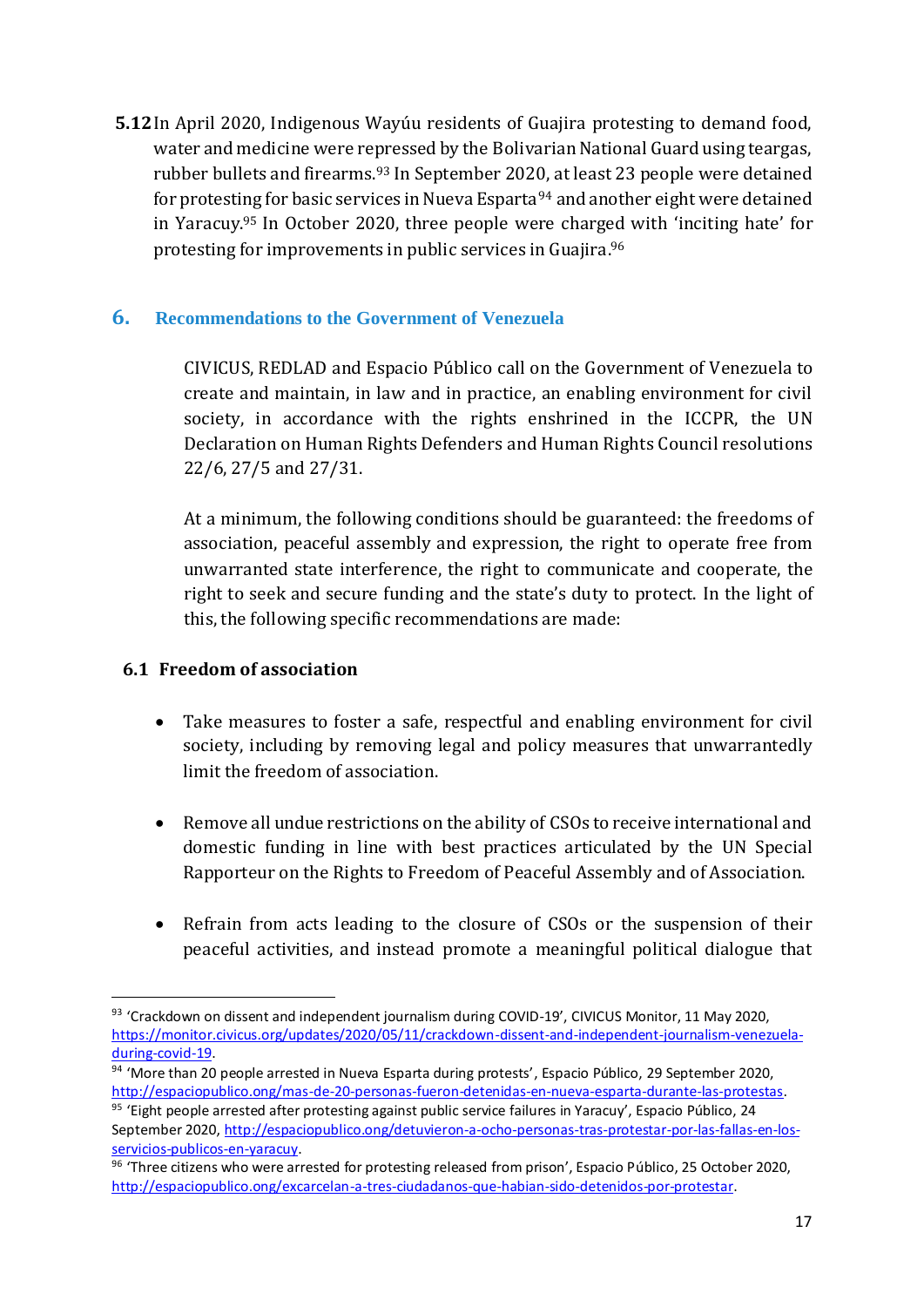allows and embraces diverging views, including those of CSOs, HRDs, journalists, political activists and others.

- Amend the Law for the Defence of Political Sovereignty and National Self-Determination to remove undue restrictions on work to promote and protect political rights by CSOs, bringing it into compliance with ICCPR articles 21 and 22.
- Revoke Ordinance No. 002-2021 to guarantee that undue restrictions on the freedom of association are removed.
- Consult meaningfully with civil society in any review of laws and regulations against organised crime to ensure they promote accountability and transparency.
- Guarantee the effective and independent functioning of autonomous trade unions by removing proscriptions on the formulation of independent labour unions and undue limitations on the right to strike.

#### **6.2 Protection of human rights defenders**

- Provide civil society members, HRDs and journalists with a safe and secure environment in which to carry out their work, conduct impartial, thorough and effective investigations into all cases of attacks, harassment and intimidation against them and bring the perpetrators of such offences to justice.
- Ensure that HRDs are able to carry out their legitimate activities without fear or undue hindrance, obstruction, or legal and administrative harassment. Repeal or amend laws and decrees that unwarrantedly restrict their legitimate work, in line with the UN Declaration on Human Rights Defenders.
- Repeal the Anti-Hate Law for Peaceful Coexistence and Tolerance and immediately and unconditionally release all those detained under the law for exercising their fundamental rights to the freedoms of association, peaceful assembly and expression and drop all charges against them.
- Systematically apply legal provisions that promote and protect human rights and establish mechanisms that protect HRDs, including by adopting a specific law on the protection of HRDs in accordance with Human Rights Council resolution 27.31.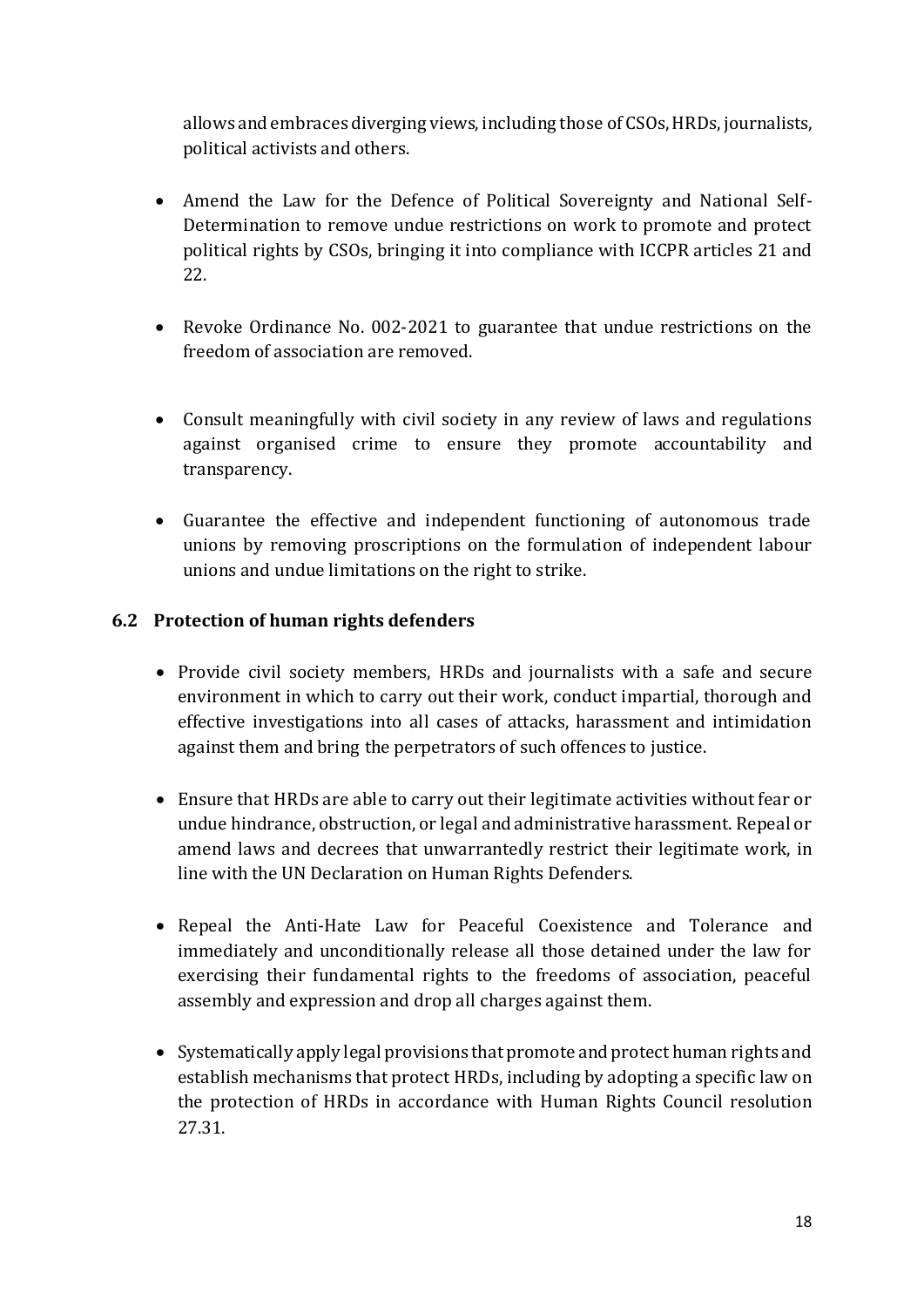#### **6.3 Freedom of expression, media freedom and access to information**

- Ensure the freedom of expression and media freedom by all bringing national legislation into line with Venezuela's Constitution and with international standards.
- Review and amend the Law on Social Responsibility of Radio and Television, and in particular article 29, bringing it into line with best practices and international standards in the area of the freedom of expression.
- Reform the Penal Code to remove criminal defamation provision in conformity with ICCPR article 19.
- Reinstate all media outlets that have unwarrantedly been closed and cease practices of confiscating equipment and materials and censoring media.
- Ensure that journalists and writers may work freely and without fear of retribution for expressing critical opinions or covering topics that the government may deem sensitive.
- Guarantee unfettered access for all people in Venezuela to domestic and foreign media information, both offline and online, including domestic and international news websites, social media platforms and CSO websites. Refrain from censoring social and conventional media and from enacting any laws providing for censorship or undue control over these.
- Develop an action plan to ensure that internet laws comply with the government's commitment to guarantee the freedom of expression, media freedom and access to information. Ensure free access to electronic media, ceasing censorship and surveillance and enabling internet users to play a full and active role in promoting and protecting human rights.
- Adopt a law on access to information in order to promote the full exercise of the rights to the freedoms of expression and opinion. Establish mechanisms to facilitate public access to information, in line with international best practices.

#### **6.4 Freedom of peaceful assembly**

• Adopt best practices on the freedom of peaceful assembly, as put forward by the 2012 report of the UN Special Rapporteur on the Rights to Freedom of Peaceful Assembly and of Association, which calls for simple processes for the notification of assemblies being held rather than permission being required.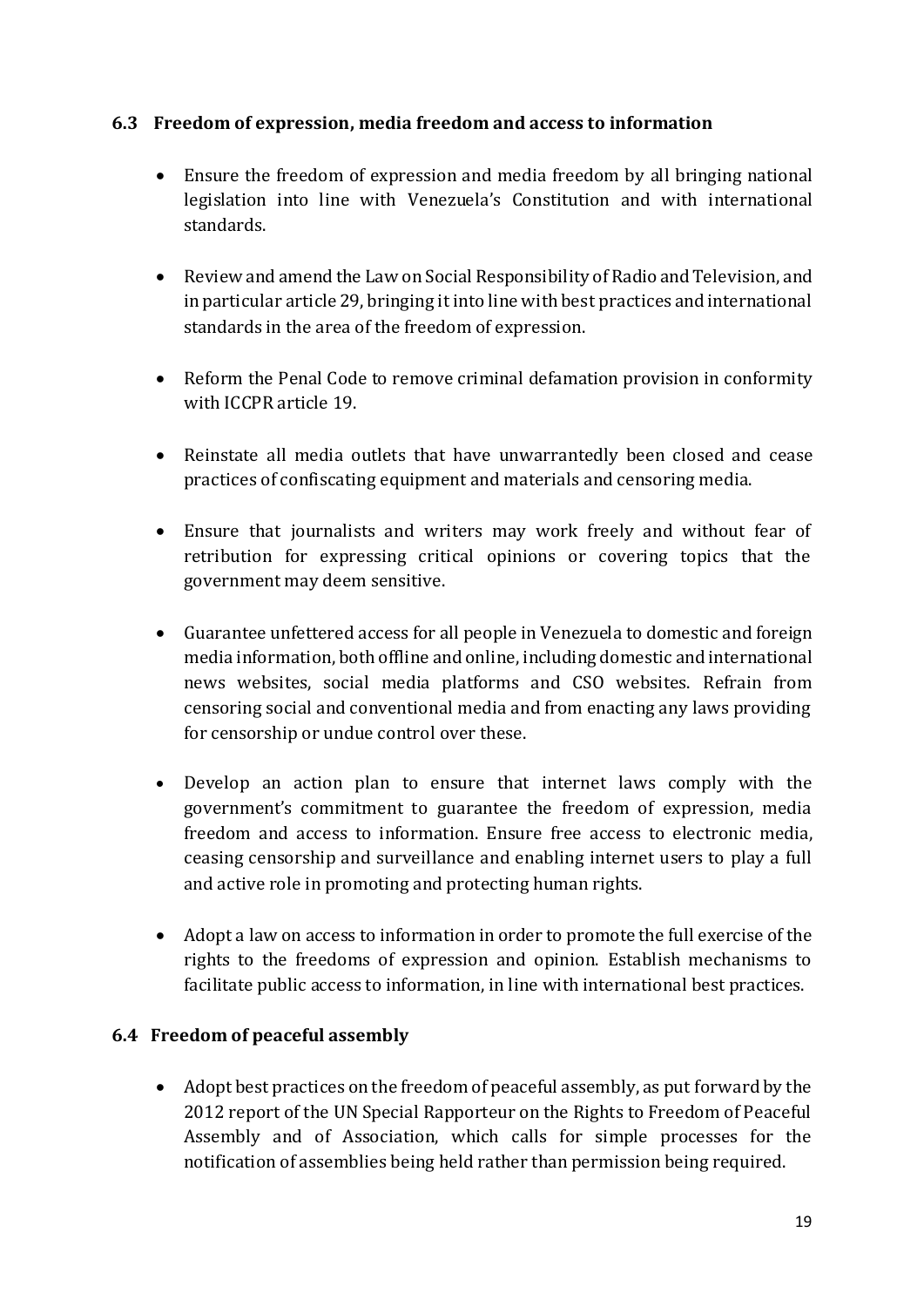- Review and amend the 2002 Organic Law on National Security and revoke the Ministry of Defence Resolution 8610 of 2015. Refrain from trialling civilians detained for exercising their right to the freedom of peaceful assembly in military courts.
- Unconditionally and immediately release all protesters, HRDs and journalists detained for exercising their right to the freedom of peaceful assembly and review their cases to prevent further harassment.
- Immediately and impartially investigate all instances of extrajudicial killing and excessive force committed by security forces in the context of protests.
- Review and update existing human rights training for police and security forces, with the assistance of independent CSOs, to foster the more consistent application of international human rights standards, including the UN Basic Principles on the Use of Force and Firearms.
- Publicly condemn at the highest levels all instances of the use of excessive and brutal force by security forces in response to protests, launch formal investigations into such instances and bring the perpetrators to justice.
- Provide recourse to judicial review and effective remedy, including compensation, in cases of unlawful denial of the right to the freedom of peaceful assembly by state authorities.

# **6.5 Access to UN Special Procedures mandate holders**

• Extend a standing invitation to all UN Special Procedure mandate holders and prioritise official visits by the: 1) Special Rapporteur on the situation of human rights defenders; 2) Special Rapporteur on the Promotion and Protection of the Right to Freedom of Opinion and Expression; 3) Special Rapporteur on the Rights to Freedom of Peaceful Assembly and of Association; 4) Special Rapporteur on the independence of judges and lawyers; 5) Special Rapporteur on extrajudicial, summary or arbitrary executions; and 6) Working Group on Arbitrary Detention.

#### **6.6 State engagement with civil society**

• Implement transparent and inclusive mechanisms of public consultations with CSOs on all issues mentioned above and enable the more effective involvement of civil society in the preparation of law and policy.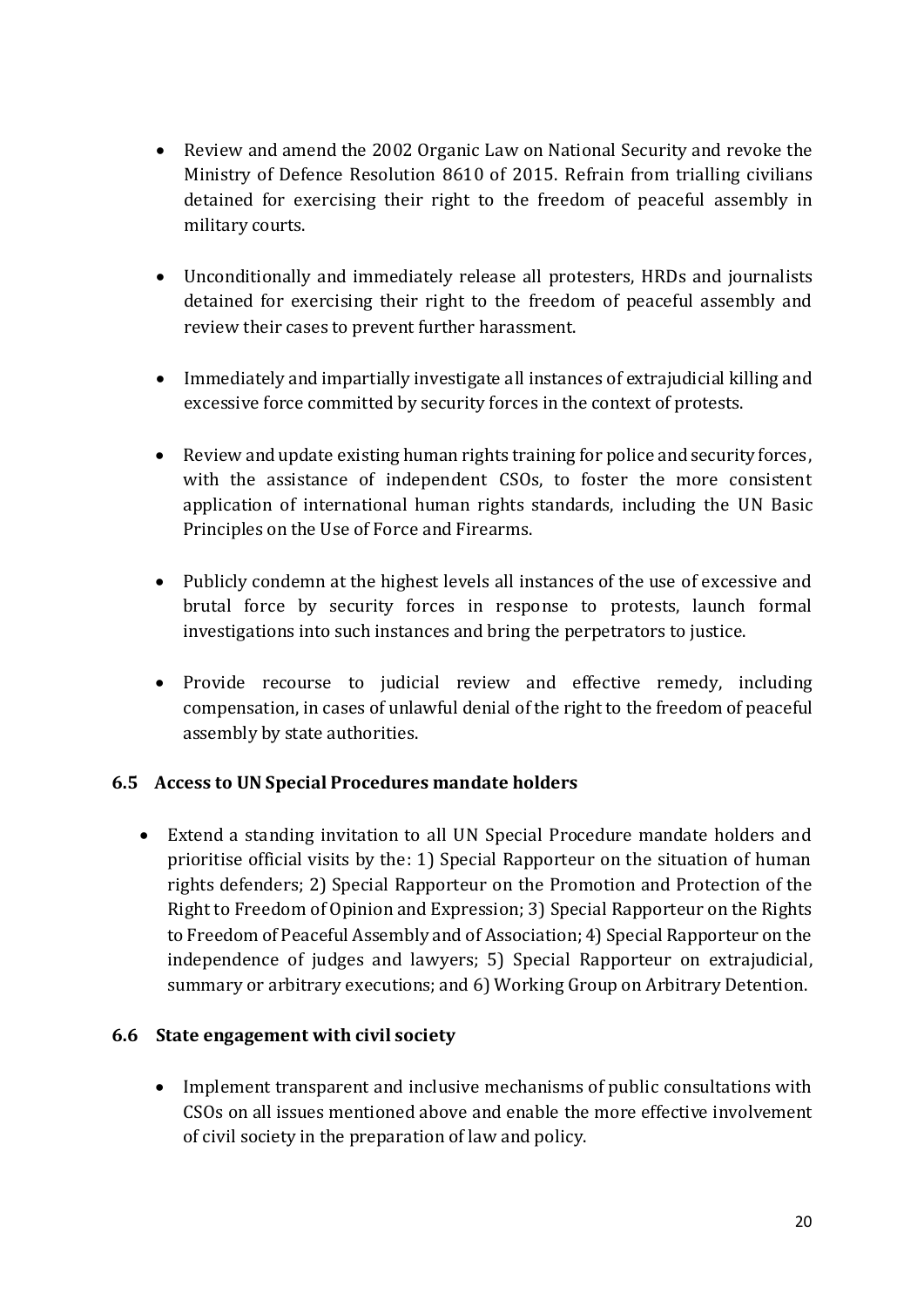- Include CSOs in the UPR process before finalising and submitting the national report.
- Systematically consult with civil society on the implementation of UPR recommendations, including by holding periodical comprehensive consultations with a diverse range of civil society.
- Incorporate the results of this UPR into action plans for the promotion and protection of all human rights, taking into account the proposals of civil society, and present a midterm evaluation report to the Human Rights Council on the implementation of the recommendations of this session.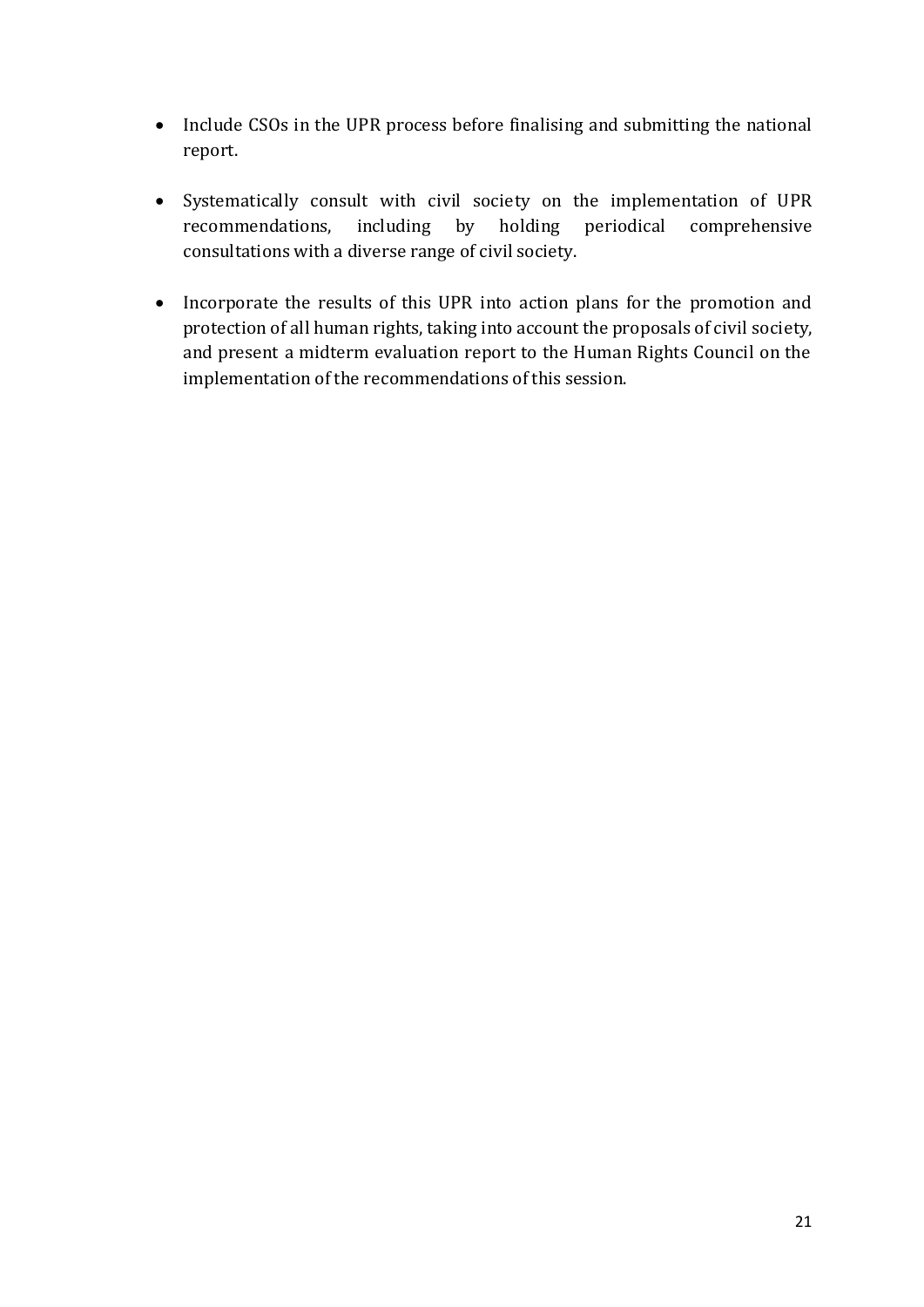# **Annex: Assessment of implementation of civic space recommendations under the 2nd cycle**

| Recommendation                                                                                                                                                                                                                                                                                                                                         | <b>Position</b> | <b>Assessment/Comments on</b><br>level of implementation            |
|--------------------------------------------------------------------------------------------------------------------------------------------------------------------------------------------------------------------------------------------------------------------------------------------------------------------------------------------------------|-----------------|---------------------------------------------------------------------|
| 133.20 Adopt and implement the law on transparency,<br>disclosure and access to public information drafted by the<br>joint committee in April 2016 (Denmark);<br>Source of position: A/HRC/34/6 - Para 133                                                                                                                                             | Noted           | <b>Status: Not implemented</b><br><b>Source: Section 4</b>          |
| 133.26 Create a legislative framework for the protection<br>of human rights defenders (Georgia);<br>Source of position: A/HRC/34/6 - Para 133                                                                                                                                                                                                          | Noted           | <b>Status: Not implemented</b><br><b>Source: Section 3</b>          |
| 133.121 Ensure a proportional use of force by security<br>forces and ensure that cases of torture are investigated<br>and that the perpetrators are brought to justice (Italy);<br>Source of position: A/HRC/34/6 - Para 133                                                                                                                           | Accepted        | <b>Status: Not implemented</b><br><b>Source: Section 5</b>          |
| 133.124 Make further efforts to conduct a prompt,<br>thorough and impartial investigation of allegations of<br>arbitrary detention and excessive use of force by law<br>enforcement officials in response to protests, with a view<br>to ensuring accountability for perpetrators (Republic of<br>Korea);<br>Source of position: A/HRC/34/6 - Para 133 | Accepted        | <b>Status: Not implemented</b><br><b>Source: Section 5</b>          |
| 133.125 Make proportional use of force during protests<br>and proceed to the immediate release of political<br>prisoners (Spain);<br>Source of position: A/HRC/34/6 - Para 133                                                                                                                                                                         | Noted           | <b>Status: Partially</b><br>implemented<br>Source: Section 2 and 5  |
| 133.134 Release persons detained or arrested for political<br>reasons and refrain from and prevent all forms of violence<br>and retaliatory action, evictions, deportations, detention<br>and coercion (Australia);<br>Source of position: A/HRC/34/6 - Para 133                                                                                       | Noted           | <b>Status: Partially</b><br>implemented<br><b>Source: Section 2</b> |
| 133.135 Refrain from recourse to arbitrary detention and<br>follow due process in all judicial cases, in accordance with<br>international standards, in particular with relation to the<br>arbitrary arrest of political opposition members, who<br>should be immediately released (Brazil);<br>Source of position: A/HRC/34/6 - Para 133              | Noted           | <b>Status: Partially</b><br>implemented<br><b>Source: Section 2</b> |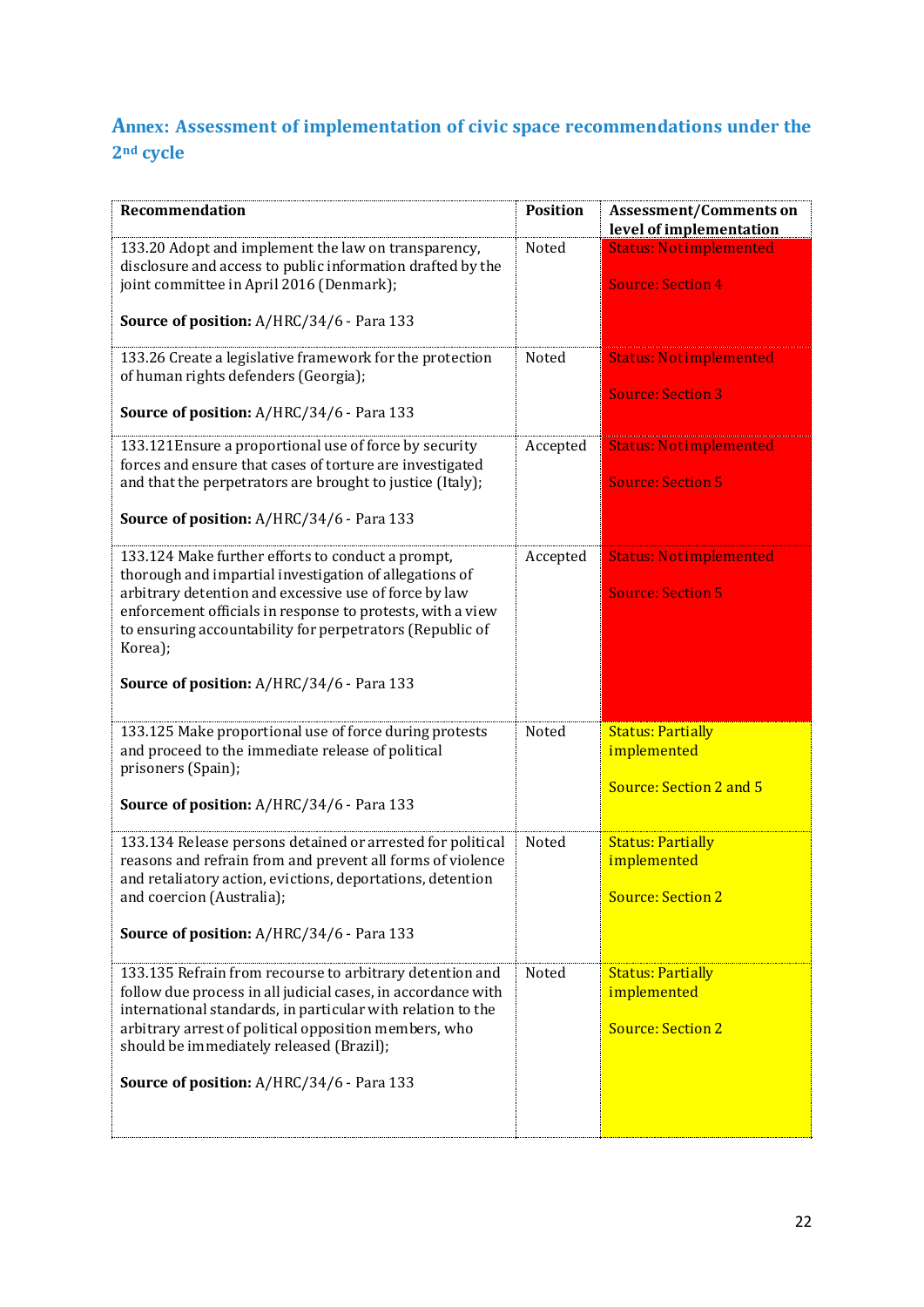| 133.136 End the practice of arbitrary detention, release all<br>political prisoners with immediate effect and implement<br>the recommendations issued by the Working Group on<br>Arbitrary Detention, including in opinion No. 26/2014<br>(Canada);<br>Source of position: A/HRC/34/6 - Para 133                                                    | Noted    | <b>Status: Partially</b><br>implemented<br><b>Source: Section 2</b> |
|-----------------------------------------------------------------------------------------------------------------------------------------------------------------------------------------------------------------------------------------------------------------------------------------------------------------------------------------------------|----------|---------------------------------------------------------------------|
| 133.181 In the general framework of substantial respect<br>for fundamental rights and the principles of democracy<br>and the Constitution, ensure freedom of expression and<br>peaceful assembly and protect the activities of human<br>rights defenders, political activists and journalists (Italy);<br>Source of position: A/HRC/34/6 - Para 133 | Accepted | <b>Status: Not implemented</b><br><b>Source: Sections 2 - 5</b>     |
| 133.182 Take concrete measures to ensure free reporting<br>by the media and ensure due process and the<br>independence of the justice system (Japan);<br>Source of position: A/HRC/34/6 - Para 133                                                                                                                                                  | Accepted | <b>Status: Not implemented</b><br><b>Source: Section 4</b>          |
| 133.183 Remove all restrictions, in law and in practice,<br>which prevent full enjoyment of the rights to freedom of<br>expression and association and create an enabling<br>environment for civil society (Latvia);<br>Source of position: A/HRC/34/6 - Para 133                                                                                   | Noted    | <b>Status: Not implemented</b><br><b>Source: Sections 2 and 4</b>   |
| 133.184 Take legal and administrative measures to ensure<br>the right to freedom of expression in accordance with<br>international obligations (Mexico);<br>Source of position: A/HRC/34/6 - Para 133                                                                                                                                               | Noted    | <b>Status: Not implemented</b><br><b>Source: Section 4</b>          |
| 133.185 Ensure the right to freedom of opinion and<br>expression for all journalists and media groups, including<br>by effectively investigating allegations of intimidation and<br>attacks and by prosecuting perpetrators (Netherlands);<br>Source of position: A/HRC/34/6 - Para 133                                                             | Accepted | <b>Status: Not implemented</b><br><b>Source: Section 4</b>          |
| A-133.186 Take steps to ensure the right to freedom of<br>expression, including by ensuring that journalists can<br>carry out their work independently while protecting their<br>well-being (New Zealand);<br><b>Source of position: A/HRC/34/6 - Para 133</b>                                                                                      | Accepted | <b>Status: Not implemented</b><br><b>Source: Section 4</b>          |
| 133.187 Safeguard the right to freedom of opinion and<br>expression and the freedom of movement for political<br>opponents and journalists (Germany);<br><b>Source of position: A/HRC/34/6 - Para 133</b>                                                                                                                                           | Accepted | <b>Status: Not implemented</b><br><b>Source: Section 4</b>          |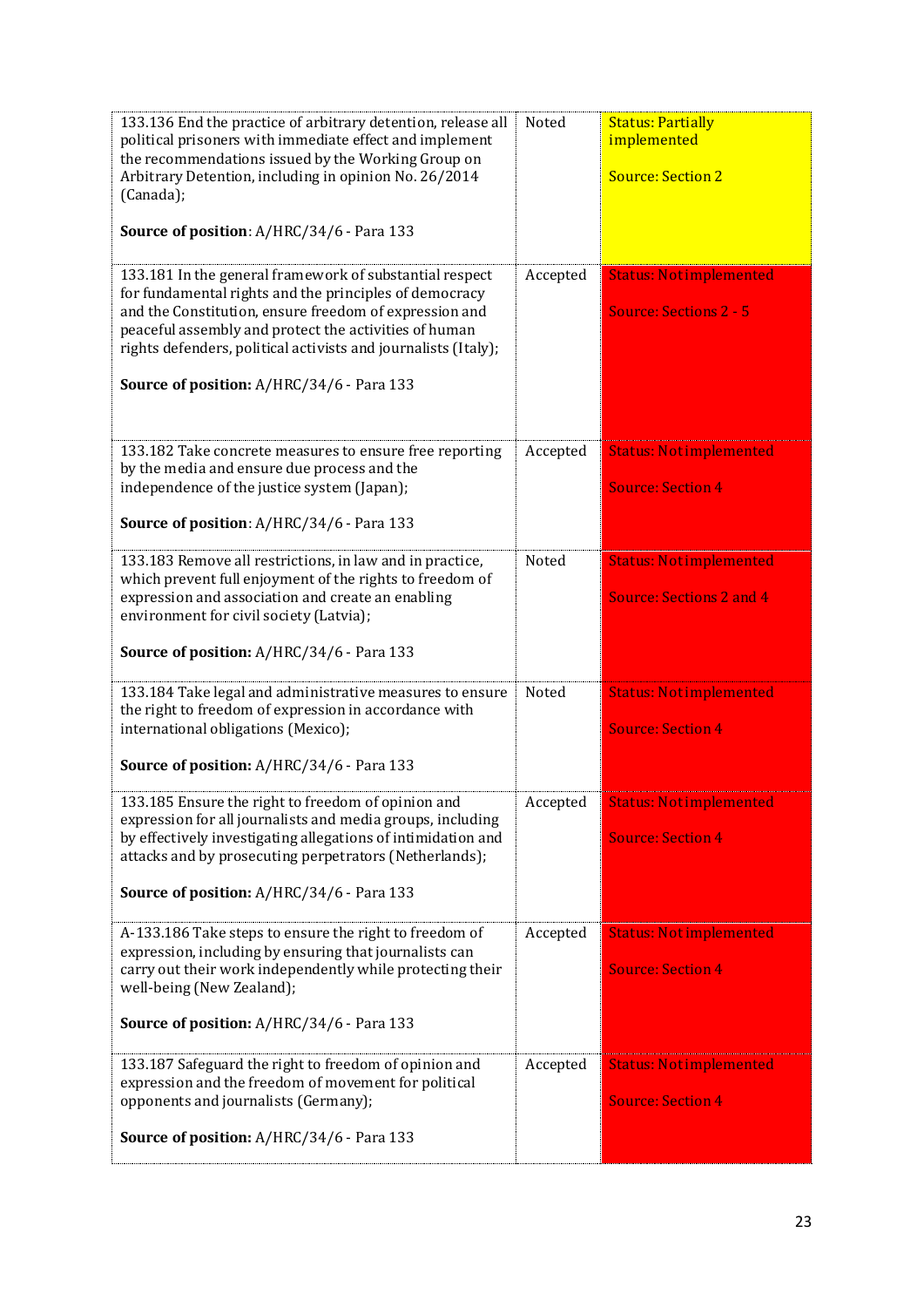| 133.188 Permit genuine expression of dissent by releasing<br>political prisoners, allowing the elected National Assembly<br>to carry out its functions and permitting peaceful protest<br>and independent media reports (United States of<br>America);<br>Source of position: A/HRC/34/6 - Para 133                                                                                                                                                            | Noted    | <b>Status: Partially</b><br>implemented<br><b>Source: Section 2</b> |
|----------------------------------------------------------------------------------------------------------------------------------------------------------------------------------------------------------------------------------------------------------------------------------------------------------------------------------------------------------------------------------------------------------------------------------------------------------------|----------|---------------------------------------------------------------------|
| 133.189 Safeguard the rights to peaceful assembly,<br>freedom of opinion and expression and freedom of the<br>press (Brazil);<br>Source of position: A/HRC/34/6 - Para 133                                                                                                                                                                                                                                                                                     | Accepted | <b>Status: Not implemented</b><br><b>Source: Sections 4 - 5</b>     |
| 133.190 Provide effective guarantees for the full exercise<br>of freedom of expression and information recognized in<br>the Constitution and in international instruments ratified<br>by the Bolivarian Republic of Venezuela (Chile);<br>Source of position: A/HRC/34/6 - Para 133                                                                                                                                                                            | Accepted | <b>Status: Not implemented</b><br><b>Source: Section 4</b>          |
| 133.191 Pay careful attention to the calls made by the<br>High Commissioner to ensure adequate protection of<br>political opponents, human rights defenders and others<br>who face threats for their work, as well as to seek, through<br>constructive dialogue, solutions that respect the rule of<br>law and constitutional guarantees to all Venezuelans to<br>exercise their fundamental rights (Costa Rica);<br>Source of position: A/HRC/34/6 - Para 133 | Noted    | <b>Status: Not implemented</b><br><b>Source: Section 3</b>          |
| 133.192 Ensure a free and enabling environment for the<br>work of civil society organizations and create a strategy to<br>protect human rights defenders and civic activists,<br>ensuring they are not persecuted, harassed or publicly<br>stigmatized for their work and the exercise of their rights<br>(Czechia);<br>Source of position: A/HRC/34/6 - Para 133                                                                                              | Noted    | <b>Status: Not implemented</b><br><b>Source: Section 2 - 3</b>      |
| 133.193 Protect and promote freedom of expression,<br>ensure the safety of journalists and promptly respond to<br>alleged violations in this regard (Estonia);<br>Source of position: A/HRC/34/6 - Para 133                                                                                                                                                                                                                                                    | Accepted | <b>Status: Not implemented</b><br><b>Source: Section 4</b>          |
| 133.194 Guarantee freedom of expression (Georgia);<br>Source of position: A/HRC/34/6 - Para 133                                                                                                                                                                                                                                                                                                                                                                | Accepted | <b>Status: Not implemented</b><br><b>Source: Section 4</b>          |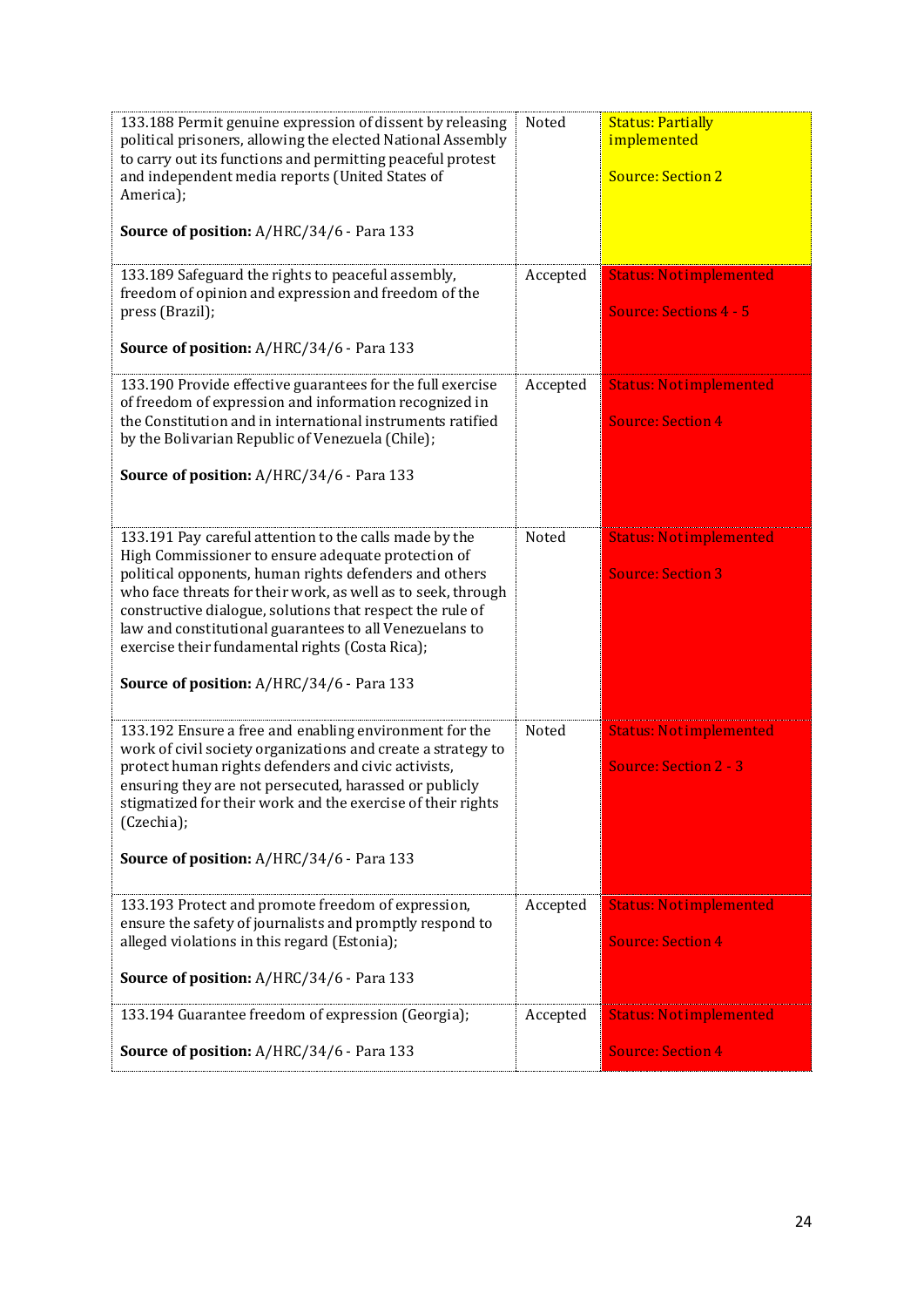| 133.195 Ensure that nobody is penalized for exercising<br>their rights to peaceful assembly and freedom of<br>expression, investigate all allegations of acts of<br>intimidation, threats and attacks and ensure that the<br>perpetrators are brought to justice (Guatemala);<br>Source of position: A/HRC/34/6 - Para 133<br>133.197 Consider enacting a law that guarantees access to | Accepted<br>Accepted | <b>Status: Not implemented</b><br><b>Source: Section 4 - 5</b><br><b>Status: Notimplemented</b> |
|-----------------------------------------------------------------------------------------------------------------------------------------------------------------------------------------------------------------------------------------------------------------------------------------------------------------------------------------------------------------------------------------|----------------------|-------------------------------------------------------------------------------------------------|
| public information (Peru);<br>Source of position: A/HRC/34/6 - Para 133                                                                                                                                                                                                                                                                                                                 |                      | <b>Source: Section 4</b>                                                                        |
| 133.198 Guarantee freedom of expression and free access<br>of citizens to public information (Spain);                                                                                                                                                                                                                                                                                   | Noted                | <b>Status: Notimplemented</b><br><b>Source: Section 4</b>                                       |
| Source of position: A/HRC/34/6 - Para 133                                                                                                                                                                                                                                                                                                                                               |                      |                                                                                                 |
| 133.199 Intensify its efforts to increase access to public<br>information (Sudan);                                                                                                                                                                                                                                                                                                      | Accepted             | <b>Status: Notimplemented</b><br><b>Source: Section 4</b>                                       |
| Source of position: A/HRC/34/6 - Para 133                                                                                                                                                                                                                                                                                                                                               |                      |                                                                                                 |
| 133.200 Take all the necessary steps to ensure the prompt<br>and independent investigation of all allegations<br>concerning intimidation, threats and attacks against<br>journalists, media workers and human rights defenders<br>(Ireland);<br>Source of position: A/HRC/34/6 - Para 133                                                                                               | Noted                | <b>Status: Not implemented</b><br><b>Source: Section 3</b>                                      |
| 133.201 Continue with the successful policies for the<br>democratization of the radio spectrum, by granting<br>concessions to community media (Nicaragua);<br>Source of position: A/HRC/34/6 - Para 133                                                                                                                                                                                 | Accepted             | <b>Status: Partially</b><br>implemented<br><b>Source: Section 4</b>                             |
| 133.202 Respect the fundamental rights of individuals,<br>including the rights to freedom of expression and<br>association and respect the prohibition of arbitrary arrest<br>and detention, as well as the procedural guarantees<br>(Switzerland);<br><b>Source of position: A/HRC/34/6 - Para 133</b>                                                                                 | Accepted             | <b>Status: Not implemented</b><br><b>Source: Section 4 - 5</b>                                  |
| 133.203 Ensure the rights to freedoms of expression,<br>association and peaceful assembly, both online and offline,<br>in particular by revoking the use of military force to<br>control public order and ceasing State security raids such<br>as Operation Liberation and Protection of the People<br>(Canada);<br>Source of position: A/HRC/34/6 - Para 133                           | Noted                | <b>Status: Not implemented</b><br><b>Source: Section 5</b>                                      |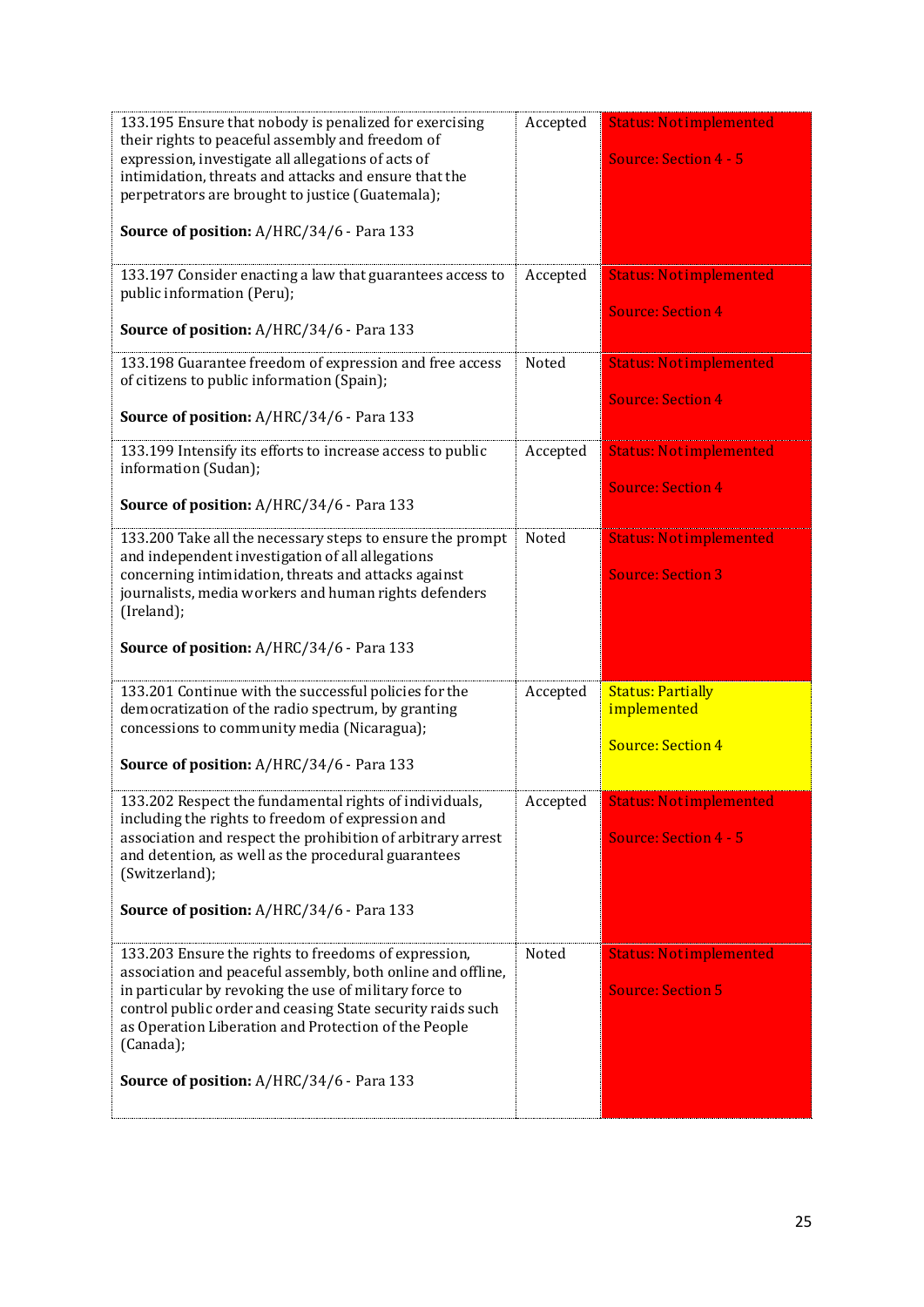| 133.204 Explicitly and publicly recognize the legitimacy of<br>the work of human rights defenders, including by making<br>public statements recognizing their contribution to the<br>promotion and protection of human rights and the rule of<br>law (Belgium);<br>Source of position: A/HRC/34/6 - Para 133 | Noted    | <b>Status: Not implemented</b><br><b>Source: Section 3</b> |
|--------------------------------------------------------------------------------------------------------------------------------------------------------------------------------------------------------------------------------------------------------------------------------------------------------------|----------|------------------------------------------------------------|
| 133.205 Adopt measures preventing reprisals against<br>individuals and groups cooperating with international<br>human rights mechanisms and ensure impartial<br>investigations into all allegations of reprisal and<br>accountability for reprisals (Czechia);<br>Source of position: A/HRC/34/6 - Para 133  | Noted    | <b>Status: Not implemented</b><br><b>Source: Section 3</b> |
| 133.206 Take all necessary measures to guarantee the<br>exercise of the work of human rights defenders and take<br>measures to fight impunity for perpetrators of attacks and<br>threats against them (France);<br>Source of position: A/HRC/34/6 - Para 133                                                 | Noted    | <b>Status: Not implemented</b><br><b>Source: Section 3</b> |
| 133.207 Ensure impartiality and due process in the<br>procedures by which broadcasting laws are enforced<br>(Finland);<br>Source of position: A/HRC/34/6 - Para 133                                                                                                                                          | Accepted | <b>Status: Not implemented</b><br><b>Source: Section 4</b> |
| 133.208 Take all the necessary measures to ensure that<br>journalists are not subject to violence and reprisals for<br>their work (Portugal);<br>Source of position: A/HRC/34/6 - Para 133                                                                                                                   | Accepted | <b>Status: Not implemented</b><br><b>Source: Section 4</b> |
| 133.209 Ensure journalists and the media are able to<br>conduct their work freely and independently (Uruguay);<br>Source of position: A/HRC/34/6 - Para 133                                                                                                                                                  | Accepted | <b>Status: Not implemented</b><br><b>Source: Section 4</b> |
| 133.210 Enhance the protection of journalists while<br>guaranteeing their independence (Austria);<br>Source of position: A/HRC/34/6 - Para 133                                                                                                                                                               | Accepted | <b>Status: Not implemented</b><br><b>Source: Section 4</b> |
| 133.211 Fully guarantee freedom of expression and free<br>access to information and protect journalists against<br>threats and attacks (France);<br><b>Source of position: A/HRC/34/6 - Para 133</b>                                                                                                         | Accepted | <b>Status: Not implemented</b><br><b>Source: Section 4</b> |
| 133.212 Ensure that it grants the right to peaceful<br>assembly and freedom of expression in accordance with<br>its international obligations (Sweden);<br><b>Source of position: A/HRC/34/6 - Para 133</b>                                                                                                  | Accepted | <b>Status: Not implemented</b><br>Source: Section 4 - 5    |